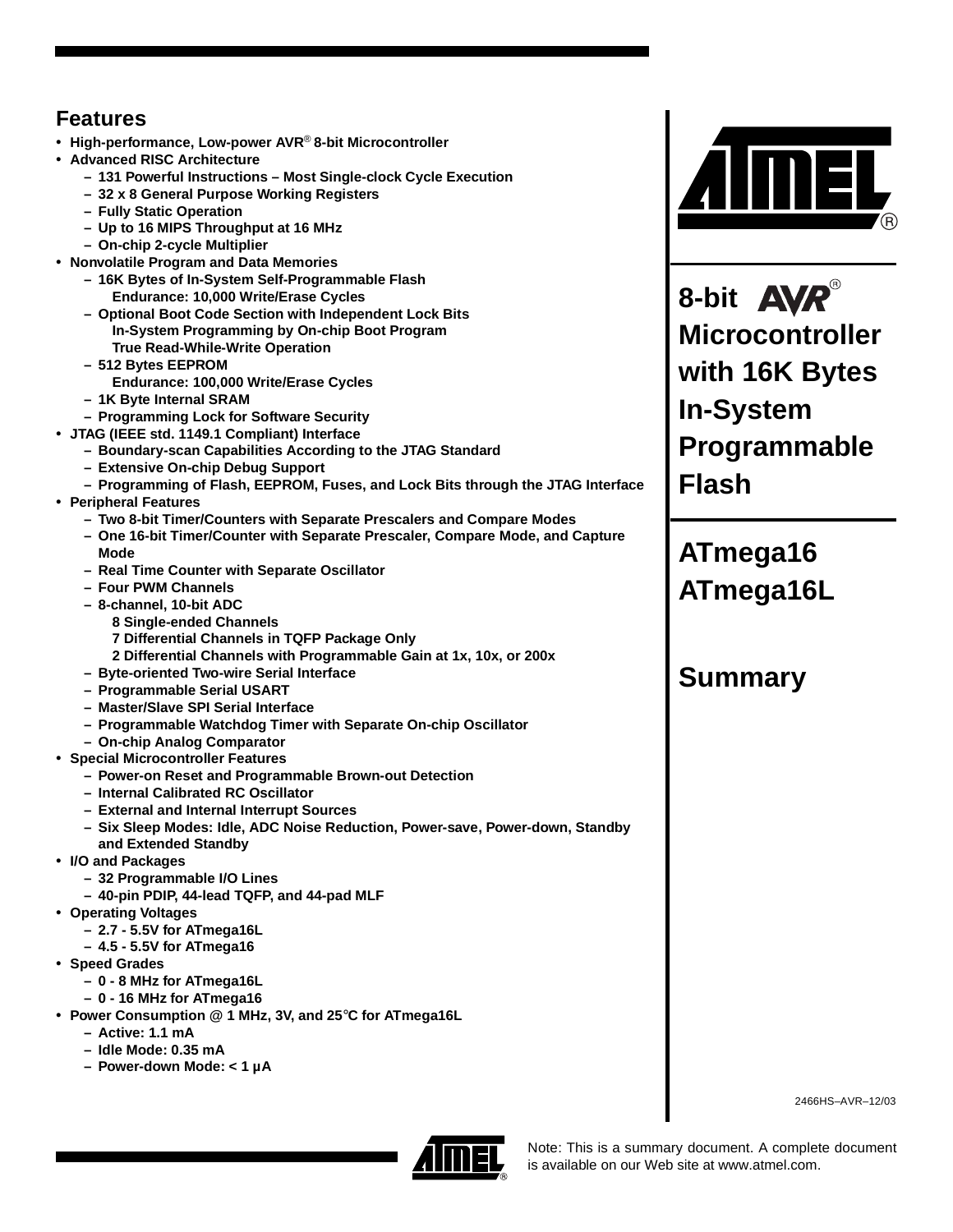

### **Pin Configurations Figure 1. Pinouts ATmega16**





**Disclaimer** Typical values contained in this datasheet are based on simulations and characterization of other AVR microcontrollers manufactured on the same process technology. Min and Max values will be available after the device is characterized.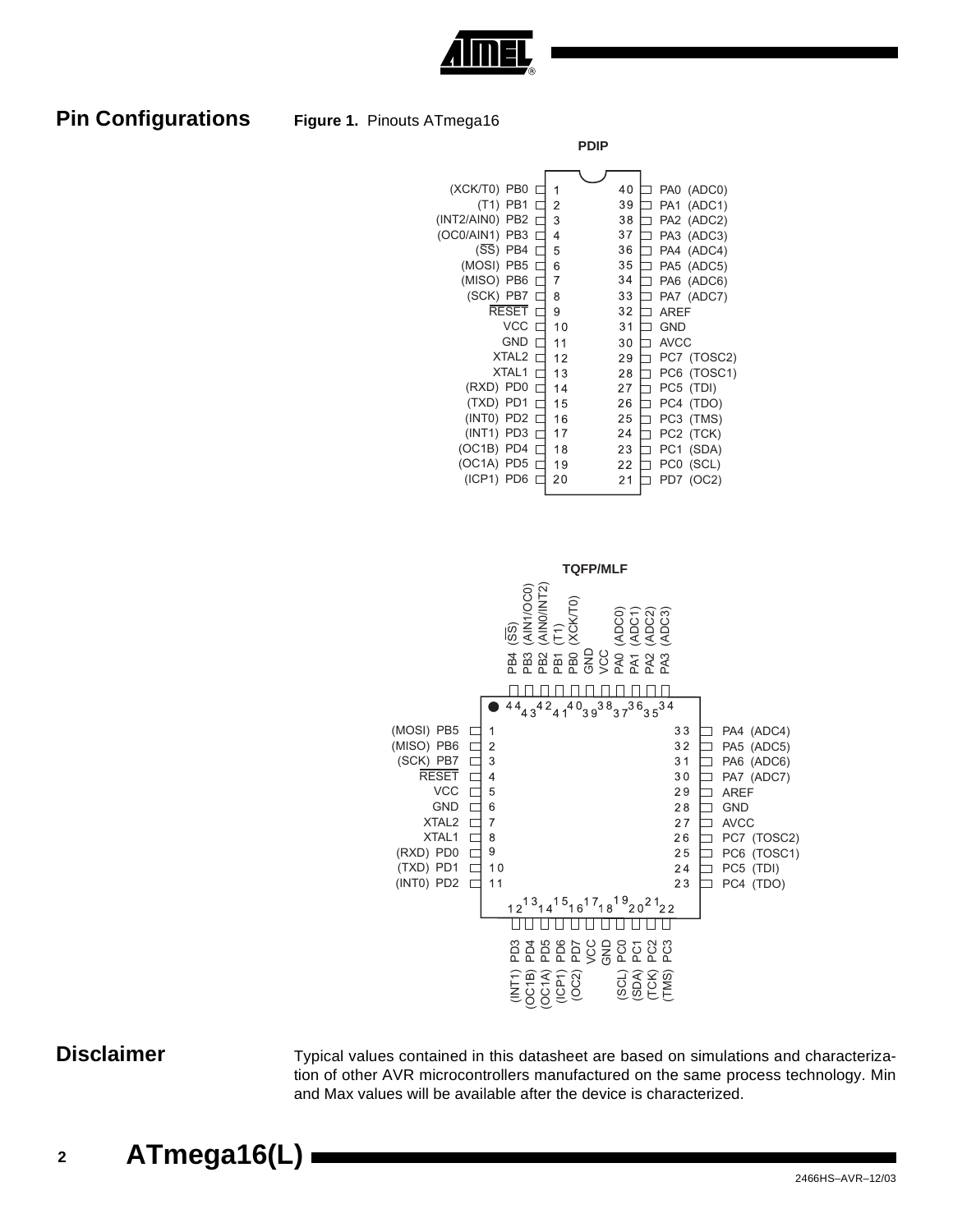**Overview** The ATmega16 is a low-power CMOS 8-bit microcontroller based on the AVR enhanced RISC architecture. By executing powerful instructions in a single clock cycle, the ATmega16 achieves throughputs approaching 1 MIPS per MHz allowing the system designer to optimize power consumption versus processing speed.



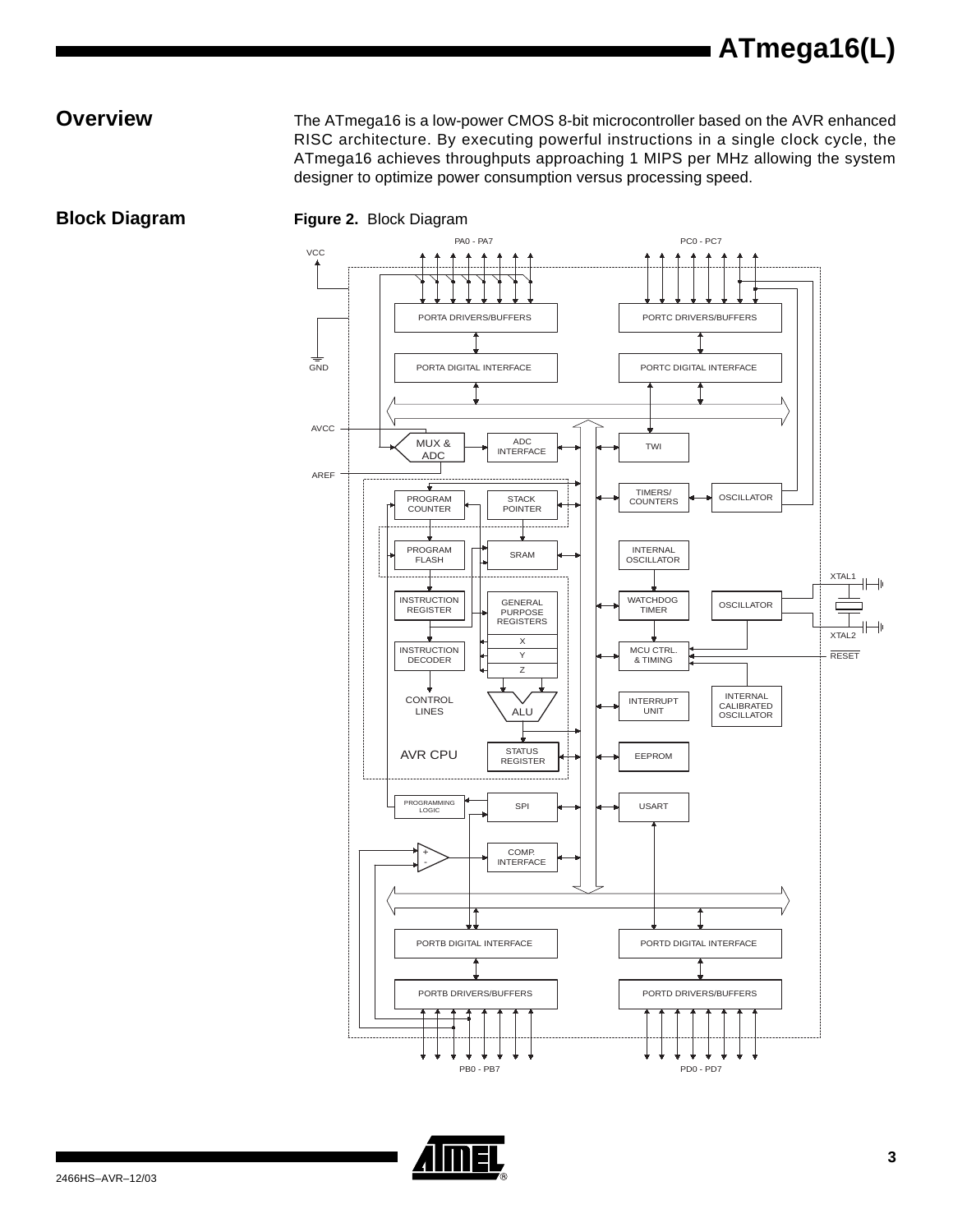

The AVR core combines a rich instruction set with 32 general purpose working registers. All the 32 registers are directly connected to the Arithmetic Logic Unit (ALU), allowing two independent registers to be accessed in one single instruction executed in one clock cycle. The resulting architecture is more code efficient while achieving throughputs up to ten times faster than conventional CISC microcontrollers.

The ATmega16 provides the following features: 16K bytes of In-System Programmable Flash Program memory with Read-While-Write capabilities, 512 bytes EEPROM, 1K byte SRAM, 32 general purpose I/O lines, 32 general purpose working registers, a JTAG interface for Boundary-scan, On-chip Debugging support and programming, three flexible Timer/Counters with compare modes, Internal and External Interrupts, a serial programmable USART, a byte oriented Two-wire Serial Interface, an 8-channel, 10-bit ADC with optional differential input stage with programmable gain (TQFP package only), a programmable Watchdog Timer with Internal Oscillator, an SPI serial port, and six software selectable power saving modes. The Idle mode stops the CPU while allowing the USART, Two-wire interface, A/D Converter, SRAM, Timer/Counters, SPI port, and interrupt system to continue functioning. The Power-down mode saves the register contents but freezes the Oscillator, disabling all other chip functions until the next External Interrupt or Hardware Reset. In Power-save mode, the Asynchronous Timer continues to run, allowing the user to maintain a timer base while the rest of the device is sleeping. The ADC Noise Reduction mode stops the CPU and all I/O modules except Asynchronous Timer and ADC, to minimize switching noise during ADC conversions. In Standby mode, the crystal/resonator Oscillator is running while the rest of the device is sleeping. This allows very fast start-up combined with low-power consumption. In Extended Standby mode, both the main Oscillator and the Asynchronous Timer continue to run.

The device is manufactured using Atmel's high density nonvolatile memory technology. The On-chip ISP Flash allows the program memory to be reprogrammed in-system through an SPI serial interface, by a conventional nonvolatile memory programmer, or by an On-chip Boot program running on the AVR core. The boot program can use any interface to download the application program in the Application Flash memory. Software in the Boot Flash section will continue to run while the Application Flash section is updated, providing true Read-While-Write operation. By combining an 8-bit RISC CPU with In-System Self-Programmable Flash on a monolithic chip, the Atmel ATmega16 is a powerful microcontroller that provides a highly-flexible and cost-effective solution to many embedded control applications.

The ATmega16 AVR is supported with a full suite of program and system development tools including: C compilers, macro assemblers, program debugger/simulators, in-circuit emulators, and evaluation kits.

### **Pin Descriptions**

| <b>VCC</b>      | Digital supply voltage.                                                                                                                                                                                                                                                                                                                                                                                                                                                                                                                                 |
|-----------------|---------------------------------------------------------------------------------------------------------------------------------------------------------------------------------------------------------------------------------------------------------------------------------------------------------------------------------------------------------------------------------------------------------------------------------------------------------------------------------------------------------------------------------------------------------|
| <b>GND</b>      | Ground.                                                                                                                                                                                                                                                                                                                                                                                                                                                                                                                                                 |
| Port A (PA7PA0) | Port A serves as the analog inputs to the A/D Converter.                                                                                                                                                                                                                                                                                                                                                                                                                                                                                                |
|                 | Port A also serves as an 8-bit bi-directional I/O port, if the A/D Converter is not used.<br>Port pins can provide internal pull-up resistors (selected for each bit). The Port A output<br>buffers have symmetrical drive characteristics with both high sink and source capability.<br>When pins PA0 to PA7 are used as inputs and are externally pulled low, they will source<br>current if the internal pull-up resistors are activated. The Port A pins are tri-stated when<br>a reset condition becomes active, even if the clock is not running. |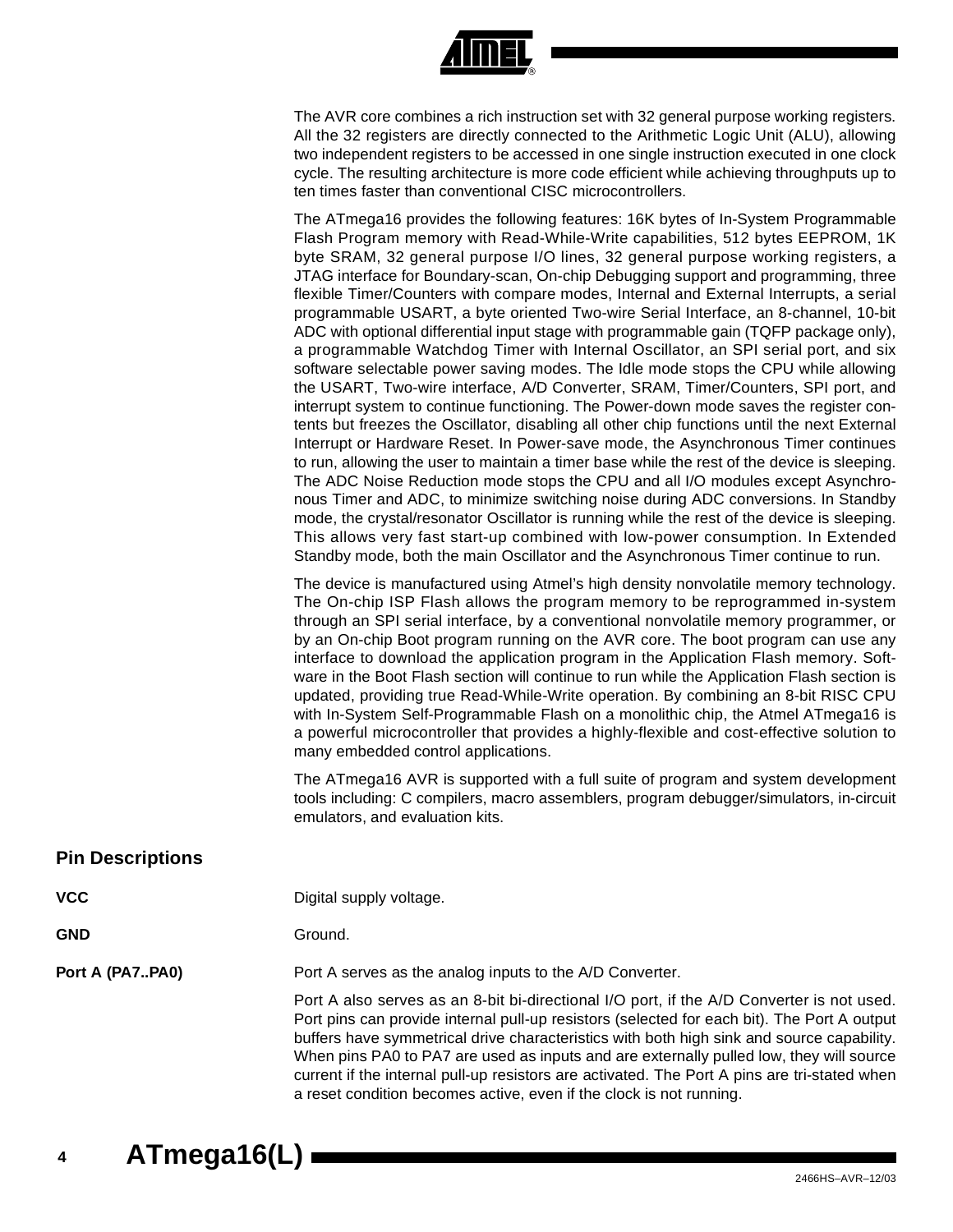| Port B (PB7PB0)   | Port B is an 8-bit bi-directional I/O port with internal pull-up resistors (selected for each<br>bit). The Port B output buffers have symmetrical drive characteristics with both high sink<br>and source capability. As inputs, Port B pins that are externally pulled low will source<br>current if the pull-up resistors are activated. The Port B pins are tri-stated when a reset<br>condition becomes active, even if the clock is not running.                                                                                                                                                   |
|-------------------|---------------------------------------------------------------------------------------------------------------------------------------------------------------------------------------------------------------------------------------------------------------------------------------------------------------------------------------------------------------------------------------------------------------------------------------------------------------------------------------------------------------------------------------------------------------------------------------------------------|
|                   | Port B also serves the functions of various special features of the ATmega16 as listed<br>on page 56.                                                                                                                                                                                                                                                                                                                                                                                                                                                                                                   |
| Port C (PC7PC0)   | Port C is an 8-bit bi-directional I/O port with internal pull-up resistors (selected for each<br>bit). The Port C output buffers have symmetrical drive characteristics with both high sink<br>and source capability. As inputs, Port C pins that are externally pulled low will source<br>current if the pull-up resistors are activated. The Port C pins are tri-stated when a reset<br>condition becomes active, even if the clock is not running. If the JTAG interface is<br>enabled, the pull-up resistors on pins PC5(TDI), PC3(TMS) and PC2(TCK) will be acti-<br>vated even if a reset occurs. |
|                   | Port C also serves the functions of the JTAG interface and other special features of the<br>ATmega16 as listed on page 59.                                                                                                                                                                                                                                                                                                                                                                                                                                                                              |
| Port D (PD7PD0)   | Port D is an 8-bit bi-directional I/O port with internal pull-up resistors (selected for each<br>bit). The Port D output buffers have symmetrical drive characteristics with both high sink<br>and source capability. As inputs, Port D pins that are externally pulled low will source<br>current if the pull-up resistors are activated. The Port D pins are tri-stated when a reset<br>condition becomes active, even if the clock is not running.                                                                                                                                                   |
|                   | Port D also serves the functions of various special features of the ATmega16 as listed<br>on page 61.                                                                                                                                                                                                                                                                                                                                                                                                                                                                                                   |
| <b>RESET</b>      | Reset Input. A low level on this pin for longer than the minimum pulse length will gener-<br>ate a reset, even if the clock is not running. The minimum pulse length is given in Table<br>15 on page 36. Shorter pulses are not guaranteed to generate a reset.                                                                                                                                                                                                                                                                                                                                         |
| XTAL1             | Input to the inverting Oscillator amplifier and input to the internal clock operating circuit.                                                                                                                                                                                                                                                                                                                                                                                                                                                                                                          |
| XTAL <sub>2</sub> | Output from the inverting Oscillator amplifier.                                                                                                                                                                                                                                                                                                                                                                                                                                                                                                                                                         |
| <b>AVCC</b>       | AVCC is the supply voltage pin for Port A and the A/D Converter. It should be externally<br>connected to $V_{CC}$ , even if the ADC is not used. If the ADC is used, it should be con-<br>nected to $V_{CC}$ through a low-pass filter.                                                                                                                                                                                                                                                                                                                                                                 |
| <b>AREF</b>       | AREF is the analog reference pin for the A/D Converter.                                                                                                                                                                                                                                                                                                                                                                                                                                                                                                                                                 |

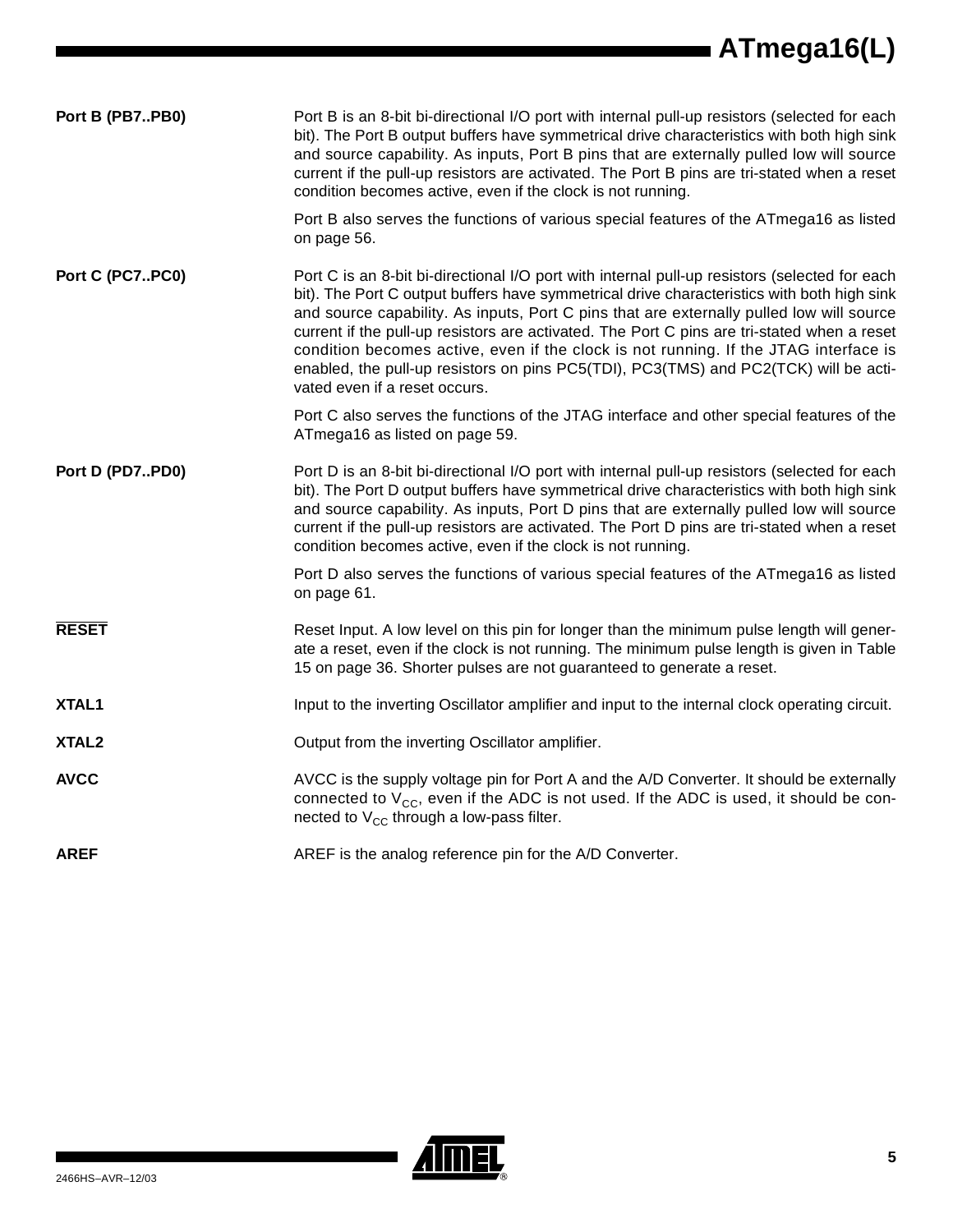| <b>Address</b>                    | Name                        | Bit 7                       | Bit 6                                       | Bit 5                                                | Bit 4                    | Bit 3                    | Bit 2                                   | Bit 1                    | Bit 0                       | Page              |
|-----------------------------------|-----------------------------|-----------------------------|---------------------------------------------|------------------------------------------------------|--------------------------|--------------------------|-----------------------------------------|--------------------------|-----------------------------|-------------------|
| \$3F (\$5F)                       | <b>SREG</b>                 |                             | T                                           | н                                                    | S                        | V                        | N                                       | Ζ                        | C                           | 7                 |
| \$3E (\$5E)                       | SPH                         | $\overline{\phantom{a}}$    | $\overline{\phantom{a}}$                    | $\qquad \qquad -$                                    | $\overline{\phantom{a}}$ | $\overline{\phantom{a}}$ | SP10                                    | SP <sub>9</sub>          | SP <sub>8</sub>             | 10                |
| \$3D (\$5D)                       | SPL                         | SP7                         | SP <sub>6</sub>                             | SP <sub>5</sub>                                      | SP <sub>4</sub>          | SP <sub>3</sub>          | SP <sub>2</sub>                         | SP <sub>1</sub>          | SP <sub>0</sub>             | 10                |
| \$3C (\$5C)                       | OCR <sub>0</sub>            |                             | Timer/Counter0 Output Compare Register      |                                                      |                          |                          |                                         |                          |                             | 83                |
| \$3B (\$5B)                       | <b>GICR</b>                 | INT <sub>1</sub>            | INT <sub>0</sub>                            | INT <sub>2</sub>                                     |                          |                          | $\overline{a}$                          | <b>IVSEL</b>             | <b>IVCE</b>                 | 46, 67            |
| \$3A (\$5A)                       | <b>GIFR</b>                 | INTF1                       | <b>INTFO</b>                                | INTF <sub>2</sub>                                    |                          |                          |                                         |                          |                             | 68                |
| \$39 (\$59)                       | <b>TIMSK</b>                | OCIE2                       | TOIE <sub>2</sub>                           | TICIE1                                               | OCIE1A                   | OCIE1B                   | TOIE1                                   | <b>OCIE0</b>             | <b>TOIE0</b>                | 83, 114, 132      |
| \$38 (\$58)                       | <b>TIFR</b>                 | OCF <sub>2</sub>            | TOV <sub>2</sub>                            | ICF1                                                 | OCF1A                    | OCF1B                    | TOV <sub>1</sub>                        | OCF <sub>0</sub>         | TOV <sub>0</sub>            | 84, 115, 132      |
| \$37 (\$57)                       | <b>SPMCR</b>                | SPMIE                       | <b>RWWSB</b>                                | $\overline{\phantom{a}}$                             | RWWSRE                   | <b>BLBSET</b>            | <b>PGWRT</b>                            | <b>PGERS</b>             | <b>SPMEN</b>                | 249               |
| \$36 (\$56)                       | <b>TWCR</b>                 | TWINT                       | <b>TWEA</b>                                 | <b>TWSTA</b>                                         | <b>TWSTO</b>             | <b>TWWC</b>              | <b>TWEN</b>                             | $\overline{\phantom{a}}$ | <b>TWIE</b>                 | 178               |
| \$35 (\$55)                       | <b>MCUCR</b>                | SM <sub>2</sub>             | <b>SE</b>                                   | SM <sub>1</sub>                                      | SM <sub>0</sub>          | ISC <sub>11</sub>        | <b>ISC10</b>                            | ISC01                    | ISC00                       | 30,66             |
| \$34 (\$54)                       | <b>MCUCSR</b>               | <b>JTD</b>                  | ISC <sub>2</sub>                            | $\overline{\phantom{0}}$                             | <b>JTRF</b>              | <b>WDRF</b>              | <b>BORF</b>                             | <b>EXTRF</b>             | <b>PORF</b>                 | 39, 67, 229       |
| \$33 (\$53)                       | TCCR <sub>0</sub>           | FOC <sub>0</sub>            | WGM00                                       | COM01                                                | COM00                    | WGM01                    | <b>CS02</b>                             | CS <sub>01</sub>         | CS <sub>00</sub>            | 81                |
| \$32 (\$52)                       | <b>TCNT0</b>                | Timer/Counter0 (8 Bits)     |                                             |                                                      |                          |                          |                                         |                          |                             | 83<br>28          |
| $$31^{(1)}$ (\$51) <sup>(1)</sup> | OSCCAL<br><b>OCDR</b>       | On-Chip Debug Register      | <b>Oscillator Calibration Register</b>      |                                                      |                          |                          |                                         |                          |                             | 225               |
| \$30 (\$50)                       | <b>SFIOR</b>                | ADTS2                       | ADTS1                                       | ADTS0                                                |                          | <b>ACME</b>              | <b>PUD</b>                              | PSR <sub>2</sub>         | PSR <sub>10</sub>           | 55,86,133,199,219 |
| \$2F (\$4F)                       | TCCR1A                      | COM1A1                      | COM1A0                                      | COM1B1                                               | COM1B0                   | FOC <sub>1</sub> A       | FOC1B                                   | WGM11                    | WGM10                       | 109               |
| \$2E (\$4E)                       | TCCR1B                      | ICNC1                       | ICES1                                       |                                                      | WGM13                    | WGM12                    | <b>CS12</b>                             | <b>CS11</b>              | <b>CS10</b>                 | 112               |
| \$2D (\$4D)                       | TCNT1H                      |                             | Timer/Counter1 - Counter Register High Byte |                                                      |                          |                          |                                         |                          |                             | 113               |
| \$2C (\$4C)                       | TCNT1L                      |                             | Timer/Counter1 - Counter Register Low Byte  |                                                      |                          |                          |                                         |                          |                             | 113               |
| \$2B (\$4B)                       | OCR1AH                      |                             |                                             | Timer/Counter1 - Output Compare Register A High Byte |                          |                          |                                         |                          |                             | 113               |
| \$2A (\$4A)                       | OCR1AL                      |                             |                                             | Timer/Counter1 - Output Compare Register A Low Byte  |                          |                          |                                         |                          |                             | 113               |
| \$29 (\$49)                       | OCR1BH                      |                             |                                             | Timer/Counter1 - Output Compare Register B High Byte |                          |                          |                                         |                          |                             | 113               |
| \$28(\$48)                        | OCR1BL                      |                             |                                             | Timer/Counter1 - Output Compare Register B Low Byte  |                          |                          |                                         |                          |                             | 113               |
| \$27(\$47)                        | ICR1H                       |                             |                                             | Timer/Counter1 - Input Capture Register High Byte    |                          |                          |                                         |                          |                             | 114               |
| \$26 (\$46)                       | ICR1L                       |                             |                                             | Timer/Counter1 - Input Capture Register Low Byte     |                          |                          |                                         |                          |                             | 114               |
| \$25(\$45)                        | TCCR <sub>2</sub>           | FOC <sub>2</sub>            | WGM20                                       | COM <sub>21</sub>                                    | COM20                    | WGM21                    | <b>CS22</b>                             | CS21                     | <b>CS20</b>                 | 127               |
| \$24 (\$44)                       | TCNT <sub>2</sub>           | Timer/Counter2 (8 Bits)     |                                             |                                                      |                          |                          |                                         |                          |                             | 129               |
| \$23(\$43)                        | OCR <sub>2</sub>            |                             | Timer/Counter2 Output Compare Register      |                                                      |                          |                          |                                         |                          |                             | 129               |
| \$22 (\$42)                       | ASSR                        | $\overline{\phantom{a}}$    |                                             |                                                      |                          | AS <sub>2</sub>          | TCN2UB                                  | OCR2UB                   | TCR2UB                      | 130               |
| \$21(\$41)                        | <b>WDTCR</b>                |                             |                                             |                                                      | <b>WDTOE</b>             | <b>WDE</b>               | WDP2                                    | WDP1                     | WDP0                        | 41                |
| $$20^{(2)}$ (\$40) <sup>(2)</sup> | <b>UBRRH</b>                | <b>URSEL</b>                | $\overline{\phantom{a}}$                    | $\overline{\phantom{a}}$                             | $\overline{\phantom{a}}$ |                          |                                         | UBRR[11:8]               |                             | 165               |
|                                   | <b>UCSRC</b>                | <b>URSEL</b>                | <b>UMSEL</b>                                | UPM1                                                 | UPM <sub>0</sub>         | <b>USBS</b>              | UCSZ1                                   | UCSZ0                    | <b>UCPOL</b>                | 164               |
| \$1F (\$3F)                       | EEARH                       |                             |                                             | $\equiv$                                             | $\qquad \qquad -$        |                          |                                         |                          | EEAR8                       | 17                |
| \$1E (\$3E)                       | EEARL                       |                             | <b>EEPROM Address Register Low Byte</b>     |                                                      |                          |                          |                                         |                          |                             | 17                |
| \$1D (\$3D)                       | EEDR                        | <b>EEPROM Data Register</b> |                                             |                                                      |                          |                          |                                         |                          |                             | 17                |
| \$1C (\$3C)                       | EECR                        | $\overline{\phantom{a}}$    | $\overline{\phantom{a}}$                    | $\overline{\phantom{a}}$                             | $\qquad \qquad -$        | EERIE                    | <b>EEMWE</b>                            | EEWE                     | EERE                        | 17                |
| \$1B (\$3B)                       | <b>PORTA</b>                | PORTA7                      | PORTA6                                      | PORTA5                                               | PORTA4                   | PORTA3                   | PORTA2                                  | PORTA1                   | PORTA0                      | 64                |
| \$1A (\$3A)                       | <b>DDRA</b>                 | DDA7                        | DDA6                                        | DDA5                                                 | DDA4                     | DDA3                     | DDA <sub>2</sub>                        | DDA1                     | DDA0                        | 64                |
| \$19 (\$39)                       | <b>PINA</b>                 | PINA7                       | PINA6                                       | PINA5                                                | PINA4                    | PINA3                    | PINA <sub>2</sub>                       | PINA1                    | PINA0                       | 64                |
| \$18(\$38)                        | <b>PORTB</b>                | PORTB7                      | PORTB6                                      | PORTB5                                               | PORTB4                   | PORTB3                   | PORTB2                                  | PORTB1                   | PORTB0                      | 64                |
| \$17(\$37)                        | <b>DDRB</b>                 | DDB7                        | DDB6                                        | DDB <sub>5</sub>                                     | DDB4                     | DDB3                     | DDB <sub>2</sub>                        | DDB1                     | DDB <sub>0</sub>            | 64                |
| \$16(\$36)                        | <b>PINB</b>                 | PINB7                       | PINB <sub>6</sub>                           | PINB <sub>5</sub>                                    | PINB4                    | PINB <sub>3</sub>        | PINB <sub>2</sub>                       | PINB1                    | PINB <sub>0</sub>           | 64                |
| \$15(\$35)                        | <b>PORTC</b>                | PORTC7                      | PORTC6                                      | PORTC5                                               | PORTC4                   | PORTC3                   | PORTC2<br>DDC2                          | PORTC1                   | PORTC0<br>DDC <sub>0</sub>  | 65                |
| \$14(\$34)                        | DDRC                        | DDC7                        | DDC6                                        | DDC5                                                 | DDC4                     | DDC3                     |                                         | DDC1                     |                             | 65<br>65          |
| \$13(\$33)<br>\$12(\$32)          | <b>PINC</b><br><b>PORTD</b> | PINC7<br>PORTD7             | PINC6<br>PORTD6                             | PINC5<br>PORTD5                                      | PINC4<br>PORTD4          | PINC3<br>PORTD3          | PINC <sub>2</sub><br>PORTD <sub>2</sub> | PINC1<br>PORTD1          | PINC <sub>0</sub><br>PORTD0 | 65                |
| \$11 (\$31)                       | <b>DDRD</b>                 | DDD7                        | DDD6                                        | DDD <sub>5</sub>                                     | DDD4                     | DDD3                     | DDD <sub>2</sub>                        | DDD1                     | DDD <sub>0</sub>            | 65                |
| \$10(\$30)                        | PIND                        | PIND7                       | PIND <sub>6</sub>                           | PIND <sub>5</sub>                                    | PIND4                    | PIND3                    | PIND <sub>2</sub>                       | PIND <sub>1</sub>        | PIND <sub>0</sub>           | 65                |
| \$0F (\$2F)                       | SPDR                        | SPI Data Register           |                                             |                                                      |                          |                          |                                         |                          |                             | 140               |
| \$0E (\$2E)                       | <b>SPSR</b>                 | <b>SPIF</b>                 | <b>WCOL</b>                                 | $\overline{\phantom{a}}$                             | $\overline{\phantom{a}}$ | $\overline{\phantom{a}}$ | $\overline{\phantom{a}}$                | $\overline{\phantom{a}}$ | SPI2X                       | 140               |
| \$0D (\$2D)                       | <b>SPCR</b>                 | SPIE                        | SPE                                         | <b>DORD</b>                                          | <b>MSTR</b>              | CPOL                     | <b>CPHA</b>                             | SPR <sub>1</sub>         | SPR <sub>0</sub>            | 138               |
| \$0C (\$2C)                       | <b>UDR</b>                  | USART I/O Data Register     |                                             |                                                      |                          |                          |                                         |                          |                             | 161               |
| \$0B (\$2B)                       | <b>UCSRA</b>                | <b>RXC</b>                  | <b>TXC</b>                                  | <b>UDRE</b>                                          | FE                       | DOR.                     | PE                                      | U2X                      | <b>MPCM</b>                 | 162               |
| \$0A (\$2A)                       | <b>UCSRB</b>                | <b>RXCIE</b>                | <b>TXCIE</b>                                | <b>UDRIE</b>                                         | <b>RXEN</b>              | <b>TXEN</b>              | UCSZ2                                   | RXB8                     | TXB8                        | 163               |
| \$09 (\$29)                       | <b>UBRRL</b>                |                             | USART Baud Rate Register Low Byte           |                                                      |                          |                          |                                         |                          |                             | 165               |
| \$08 (\$28)                       | <b>ACSR</b>                 | ACD                         | ACBG                                        | ACO                                                  | ACI                      | <b>ACIE</b>              | <b>ACIC</b>                             | ACIS1                    | ACIS0                       | 200               |
| \$07 (\$27)                       | ADMUX                       | REFS1                       | REFS0                                       | ADLAR                                                | MUX4                     | MUX3                     | MUX2                                    | MUX1                     | MUX0                        | 215               |
| \$06 (\$26)                       | ADCSRA                      | ADEN                        | ADSC                                        | ADATE                                                | ADIF                     | ADIE                     | ADPS2                                   | ADPS1                    | ADPS0                       | 217               |
| \$05(\$25)                        | <b>ADCH</b>                 |                             | ADC Data Register High Byte                 |                                                      |                          |                          |                                         |                          |                             | 218               |
| \$04 (\$24)                       | ADCL                        |                             | ADC Data Register Low Byte                  |                                                      |                          |                          |                                         |                          |                             | 218               |
| \$03(\$23)                        | <b>TWDR</b>                 |                             | Two-wire Serial Interface Data Register     |                                                      |                          |                          |                                         |                          |                             | 180               |
| \$02 (\$22)                       | TWAR                        | TWA6                        | TWA5                                        | TWA4                                                 | TWA3                     | TWA2                     | TWA1                                    | TWA0                     | <b>TWGCE</b>                | 180               |



### **Register Summary**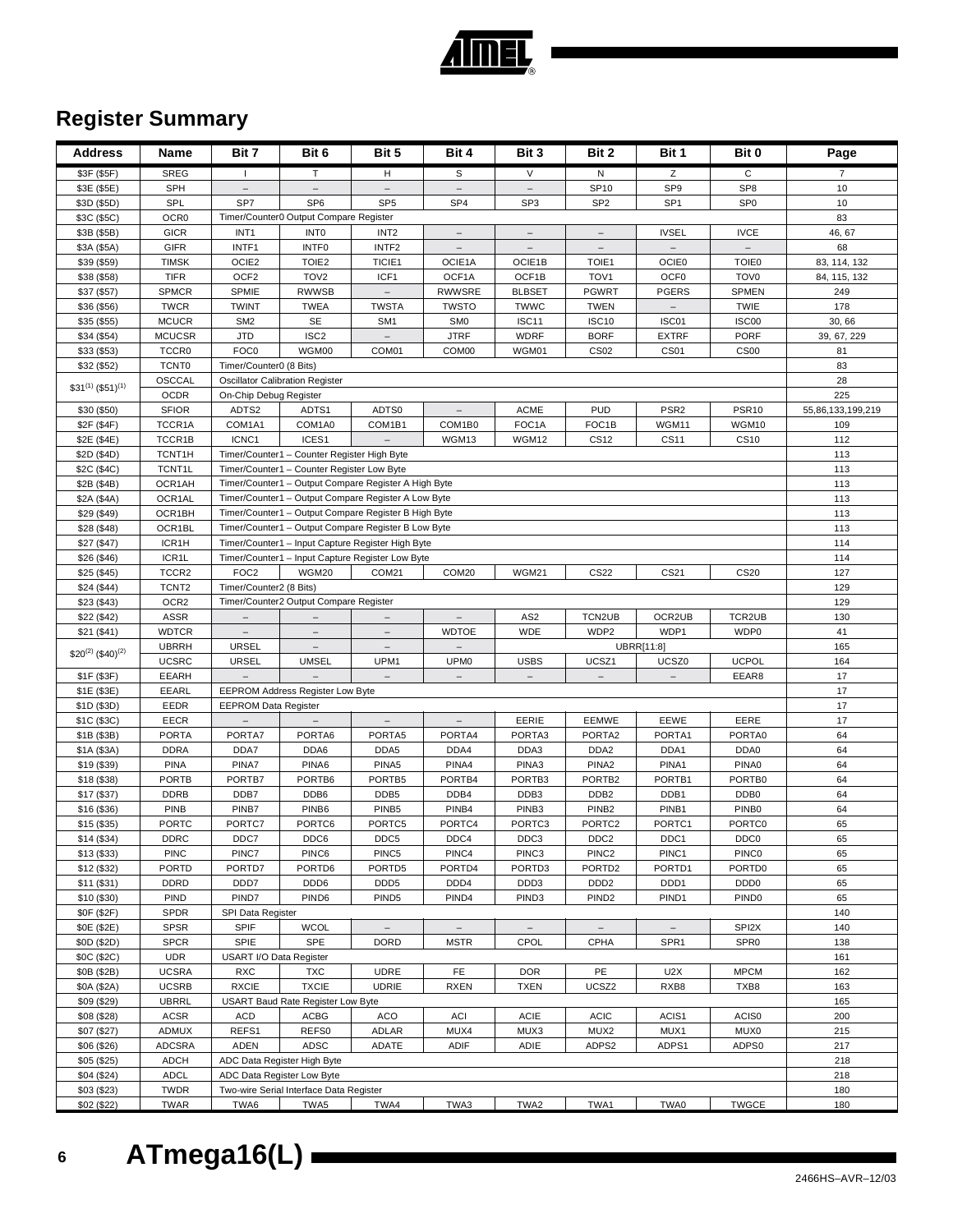| <b>Address</b> | Name        | Bit 7                                       | Bit 6 | Bit 5 | Bit 4 | Bit 3 | Bit 2                    | Bit 1 | Bit 0 | Page |
|----------------|-------------|---------------------------------------------|-------|-------|-------|-------|--------------------------|-------|-------|------|
| \$01 (\$21)    | <b>TWSR</b> | TWS7                                        | TWS6  | TWS5  | TWS4  | TWS3  | $\overline{\phantom{0}}$ | TWPS1 | TWPS0 | 179  |
| \$00(\$20)     | <b>TWBR</b> | Two-wire Serial Interface Bit Rate Register |       |       |       |       | 178                      |       |       |      |

Notes: 1. When the OCDEN Fuse is unprogrammed, the OSCCAL Register is always accessed on this address. Refer to the debugger specific documentation for details on how to use the OCDR Register.

2. Refer to the USART description for details on how to access UBRRH and UCSRC.

3. For compatibility with future devices, reserved bits should be written to zero if accessed. Reserved I/O memory addresses should never be written.

4. Some of the Status Flags are cleared by writing a logical one to them. Note that the CBI and SBI instructions will operate on all bits in the I/O Register, writing a one back into any flag read as set, thus clearing the flag. The CBI and SBI instructions work with registers \$00 to \$1F only.

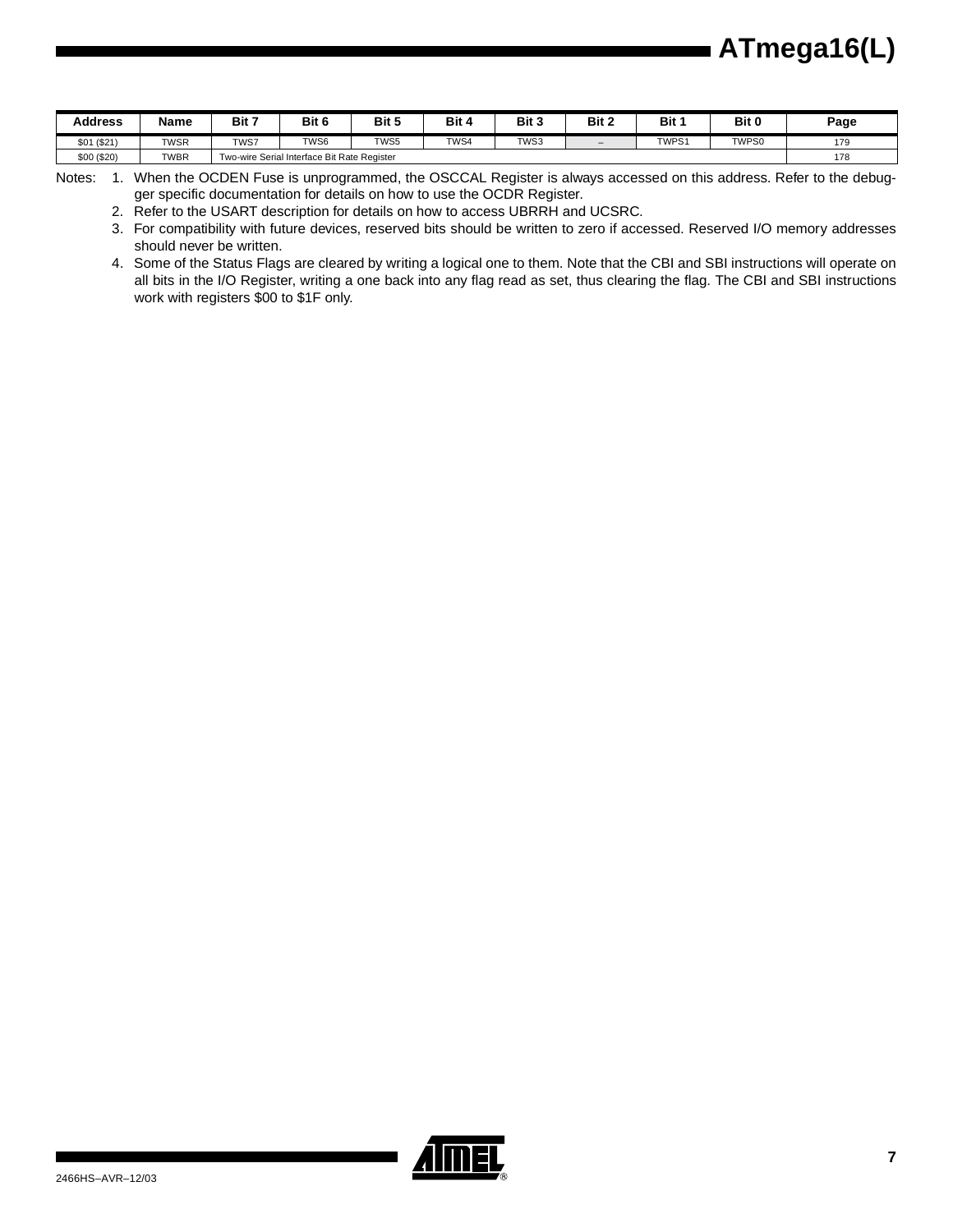

## **Instruction Set Summary**

| <b>Mnemonics</b>           | <b>Operands</b>                          | <b>Description</b>                                                    | Operation                                                                        | <b>Flags</b>             | #Clocks                      |
|----------------------------|------------------------------------------|-----------------------------------------------------------------------|----------------------------------------------------------------------------------|--------------------------|------------------------------|
|                            | <b>ARITHMETIC AND LOGIC INSTRUCTIONS</b> |                                                                       |                                                                                  |                          |                              |
| <b>ADD</b>                 | Rd, Rr                                   | Add two Registers                                                     | $Rd \leftarrow Rd + Rr$                                                          | Z, C, N, V, H            | $\mathbf{1}$                 |
| ADC                        | Rd, Rr                                   | Add with Carry two Registers                                          | $Rd \leftarrow Rd + Rr + C$                                                      | Z, C, N, V, H            | $\mathbf{1}$                 |
| <b>ADIW</b>                | Rdl,K                                    | Add Immediate to Word                                                 | $Rdh:Rdl \leftarrow Rdh:Rdl + K$                                                 | Z, C, N, V, S            | $\overline{2}$               |
| <b>SUB</b>                 | Rd, Rr                                   | Subtract two Registers                                                | $Rd \leftarrow Rd$ - $Rr$                                                        | Z, C, N, V, H            | $\mathbf{1}$                 |
| <b>SUBI</b>                | Rd, K                                    | Subtract Constant from Register                                       | $Rd \leftarrow Rd - K$                                                           | Z, C, N, V, H            | $\mathbf{1}$                 |
| <b>SBC</b>                 | Rd, Rr                                   | Subtract with Carry two Registers                                     | $Rd \leftarrow Rd - Rr - C$                                                      | Z, C, N, V, H            | $\mathbf{1}$                 |
| <b>SBCI</b>                | Rd, K                                    | Subtract with Carry Constant from Reg.                                | $Rd \leftarrow Rd - K - C$                                                       | Z, C, N, V, H            | $\mathbf{1}$                 |
| <b>SBIW</b>                | Rdl,K                                    | Subtract Immediate from Word                                          | Rdh:Rdl ← Rdh:Rdl - K                                                            | Z, C, N, V, S            | $\overline{2}$               |
| AND                        | Rd, Rr                                   | Logical AND Registers                                                 | $Rd \leftarrow Rd \bullet Rr$                                                    | Z, N, V                  | $\mathbf{1}$                 |
| <b>ANDI</b>                | Rd, K                                    | Logical AND Register and Constant                                     | $Rd \leftarrow Rd \bullet K$                                                     | Z, N, V                  | $\mathbf{1}$                 |
| OR                         | Rd, Rr                                   | <b>Logical OR Registers</b>                                           | $Rd \leftarrow Rd$ v $Rr$                                                        | Z, N, V                  | $\mathbf{1}$                 |
| <b>ORI</b>                 | Rd, K                                    | Logical OR Register and Constant                                      | $Rd \leftarrow Rd \vee K$                                                        | Z, N, V                  | $\mathbf{1}$                 |
| <b>EOR</b>                 | Rd, Rr                                   | <b>Exclusive OR Registers</b>                                         | $Rd \leftarrow Rd \oplus Rr$                                                     | Z, N, V                  | $\mathbf{1}$                 |
| <b>COM</b>                 | Rd<br>Rd                                 | One's Complement                                                      | $Rd \leftarrow$ \$FF - Rd                                                        | Z, C, N, V               | $\mathbf{1}$<br>$\mathbf{1}$ |
| <b>NEG</b><br><b>SBR</b>   | Rd,K                                     | Two's Complement                                                      | $Rd \leftarrow $00 - Rd$<br>$Rd \leftarrow Rd \vee K$                            | Z, C, N, V, H<br>Z, N, V | $\mathbf{1}$                 |
| <b>CBR</b>                 | Rd,K                                     | Set Bit(s) in Register<br>Clear Bit(s) in Register                    | $Rd \leftarrow Rd \bullet (SFF - K)$                                             | Z, N, V                  | $\mathbf{1}$                 |
| <b>INC</b>                 | Rd                                       | Increment                                                             | $Rd \leftarrow Rd + 1$                                                           | Z, N, V                  | $\mathbf{1}$                 |
| <b>DEC</b>                 | Rd                                       | Decrement                                                             | $Rd \leftarrow Rd - 1$                                                           | Z, N, V                  | $\mathbf{1}$                 |
| <b>TST</b>                 | Rd                                       | Test for Zero or Minus                                                | $Rd \leftarrow Rd \bullet Rd$                                                    | Z, N, V                  | $\mathbf{1}$                 |
| <b>CLR</b>                 | Rd                                       | Clear Register                                                        | $Rd \leftarrow Rd \oplus Rd$                                                     | Z, N, V                  | $\mathbf{1}$                 |
| <b>SER</b>                 | Rd                                       | Set Register                                                          | $Rd \leftarrow$ \$FF                                                             | None                     | $\mathbf{1}$                 |
| <b>MUL</b>                 | Rd, Rr                                   | <b>Multiply Unsigned</b>                                              | $R1:R0 \leftarrow Rd \times Rr$                                                  | Z,C                      | $\sqrt{2}$                   |
| <b>MULS</b>                | Rd, Rr                                   | <b>Multiply Signed</b>                                                | $R1:R0 \leftarrow Rd \times Rr$                                                  | Z, C                     | $\overline{2}$               |
| <b>MULSU</b>               | Rd, Rr                                   | Multiply Signed with Unsigned                                         | $R1:R0 \leftarrow Rd \times Rr$                                                  | Z, C                     | $\overline{c}$               |
| <b>FMUL</b>                | Rd, Rr                                   | Fractional Multiply Unsigned                                          | $R1:R0 \leftarrow (Rd \times Rr) \leq 1$                                         | Z, C                     | $\overline{2}$               |
| <b>FMULS</b>               | Rd, Rr                                   | <b>Fractional Multiply Signed</b>                                     | $R1:R0 \leftarrow (Rd \times Rr) \leq 1$                                         | Z,C                      | $\overline{2}$               |
| <b>FMULSU</b>              | Rd, Rr                                   | Fractional Multiply Signed with Unsigned                              | $R1:R0 \leftarrow (Rd \times Rr) \leq 1$                                         | Z,C                      | $\overline{2}$               |
| <b>BRANCH INSTRUCTIONS</b> |                                          |                                                                       |                                                                                  |                          |                              |
| <b>RJMP</b>                | k                                        | Relative Jump                                                         | $PC \leftarrow PC + k + 1$                                                       | None                     | $\overline{2}$               |
| <b>IJMP</b>                |                                          | Indirect Jump to (Z)                                                  | $PC \leftarrow Z$                                                                | None                     | $\overline{2}$               |
| <b>JMP</b>                 | k                                        | Direct Jump                                                           | $PC \leftarrow k$                                                                | None                     | 3                            |
| <b>RCALL</b>               | $\sf k$                                  | Relative Subroutine Call                                              | $PC \leftarrow PC + k + 1$                                                       | None                     | 3                            |
| <b>ICALL</b>               |                                          | Indirect Call to (Z)                                                  | $PC \leftarrow Z$                                                                | None                     | 3                            |
| CALL                       | k                                        | Direct Subroutine Call                                                | $PC \leftarrow k$                                                                | None                     | $\overline{4}$               |
| <b>RET</b>                 |                                          | Subroutine Return                                                     | $PC \leftarrow$ STACK                                                            | None                     | $\overline{4}$               |
| RETI                       |                                          | Interrupt Return                                                      | $PC \leftarrow$ STACK                                                            |                          | $\overline{4}$               |
| CPSE                       | Rd,Rr                                    | Compare, Skip if Equal                                                | if $(Rd = Rr) PC \leftarrow PC + 2$ or 3                                         | None                     | 1/2/3                        |
| CP                         | Rd, Rr                                   | Compare                                                               | $Rd - Rr$                                                                        | Z, N, V, C, H            | $\mathbf{1}$                 |
| CPC                        | Rd, Rr                                   | Compare with Carry                                                    | $Rd - Rr - C$                                                                    | Z, N, V, C, H            | $\mathbf{1}$                 |
| CPI                        | Rd,K                                     | Compare Register with Immediate                                       | $Rd - K$                                                                         | Z, N, V, C, H            | $\mathbf{1}$                 |
| <b>SBRC</b>                | Rr, b                                    | Skip if Bit in Register Cleared                                       | if $(Rr(b)=0) PC \leftarrow PC + 2$ or 3                                         | None                     | 1/2/3                        |
| <b>SBRS</b><br><b>SBIC</b> | Rr, b                                    | Skip if Bit in Register is Set<br>Skip if Bit in I/O Register Cleared | if $(Rr(b)=1) PC \leftarrow PC + 2$ or 3                                         | None                     | 1/2/3                        |
|                            | P, b                                     |                                                                       | if $(P(b)=0) PC \leftarrow PC + 2$ or 3                                          | None                     | 1/2/3                        |
| SBIS<br><b>BRBS</b>        | P, b<br>s, k                             | Skip if Bit in I/O Register is Set<br>Branch if Status Flag Set       | if (P(b)=1) PC ← PC + 2 or 3<br>if (SREG(s) = 1) then $PC \leftarrow PC + k + 1$ | None<br>None             | 1/2/3<br>1/2                 |
| <b>BRBC</b>                | s, k                                     | Branch if Status Flag Cleared                                         | if (SREG(s) = 0) then $PC \leftarrow PC + k + 1$                                 | None                     | 1/2                          |
| <b>BREQ</b>                | $\sf k$                                  | Branch if Equal                                                       | if $(Z = 1)$ then PC $\leftarrow$ PC + k + 1                                     | None                     | 1/2                          |
| <b>BRNE</b>                | $\sf k$                                  | Branch if Not Equal                                                   | if $(Z = 0)$ then $PC \leftarrow PC + k + 1$                                     | None                     | 1/2                          |
| <b>BRCS</b>                | $\sf k$                                  | Branch if Carry Set                                                   | if $(C = 1)$ then $PC \leftarrow PC + k + 1$                                     | None                     | 1/2                          |
| <b>BRCC</b>                | $\sf k$                                  | Branch if Carry Cleared                                               | if $(C = 0)$ then $PC \leftarrow PC + k + 1$                                     | None                     | 1/2                          |
| <b>BRSH</b>                | $\sf k$                                  | Branch if Same or Higher                                              | if $(C = 0)$ then $PC \leftarrow PC + k + 1$                                     | None                     | 1/2                          |
| <b>BRLO</b>                | $\sf k$                                  | Branch if Lower                                                       | if $(C = 1)$ then $PC \leftarrow PC + k + 1$                                     | None                     | 1/2                          |
| <b>BRMI</b>                | $\mathsf k$                              | <b>Branch if Minus</b>                                                | if $(N = 1)$ then $PC \leftarrow PC + k + 1$                                     | None                     | 1/2                          |
| <b>BRPL</b>                | $\sf k$                                  | Branch if Plus                                                        | if $(N = 0)$ then PC $\leftarrow$ PC + k + 1                                     | None                     | 1/2                          |
| <b>BRGE</b>                | k                                        | Branch if Greater or Equal, Signed                                    | if $(N \oplus V = 0)$ then $PC \leftarrow PC + k + 1$                            | None                     | 1/2                          |
| <b>BRLT</b>                | k                                        | Branch if Less Than Zero, Signed                                      | if $(N \oplus V = 1)$ then PC $\leftarrow$ PC + k + 1                            | None                     | 1/2                          |
| <b>BRHS</b>                | k                                        | Branch if Half Carry Flag Set                                         | if $(H = 1)$ then PC $\leftarrow$ PC + k + 1                                     | None                     | 1/2                          |
| <b>BRHC</b>                | k                                        | Branch if Half Carry Flag Cleared                                     | if $(H = 0)$ then PC $\leftarrow$ PC + k + 1                                     | None                     | 1/2                          |
| <b>BRTS</b>                | $\sf k$                                  | Branch if T Flag Set                                                  | if $(T = 1)$ then PC $\leftarrow$ PC + k + 1                                     | None                     | 1/2                          |
| <b>BRTC</b>                | $\sf k$                                  | Branch if T Flag Cleared                                              | if $(T = 0)$ then $PC \leftarrow PC + k + 1$                                     | None                     | 1/2                          |
| <b>BRVS</b>                | $\sf k$                                  | Branch if Overflow Flag is Set                                        | if $(V = 1)$ then $PC \leftarrow PC + k + 1$                                     | None                     | 1/2                          |
| <b>BRVC</b>                | $\mathsf k$                              | Branch if Overflow Flag is Cleared                                    | if $(V = 0)$ then $PC \leftarrow PC + k + 1$                                     | None                     | 1/2                          |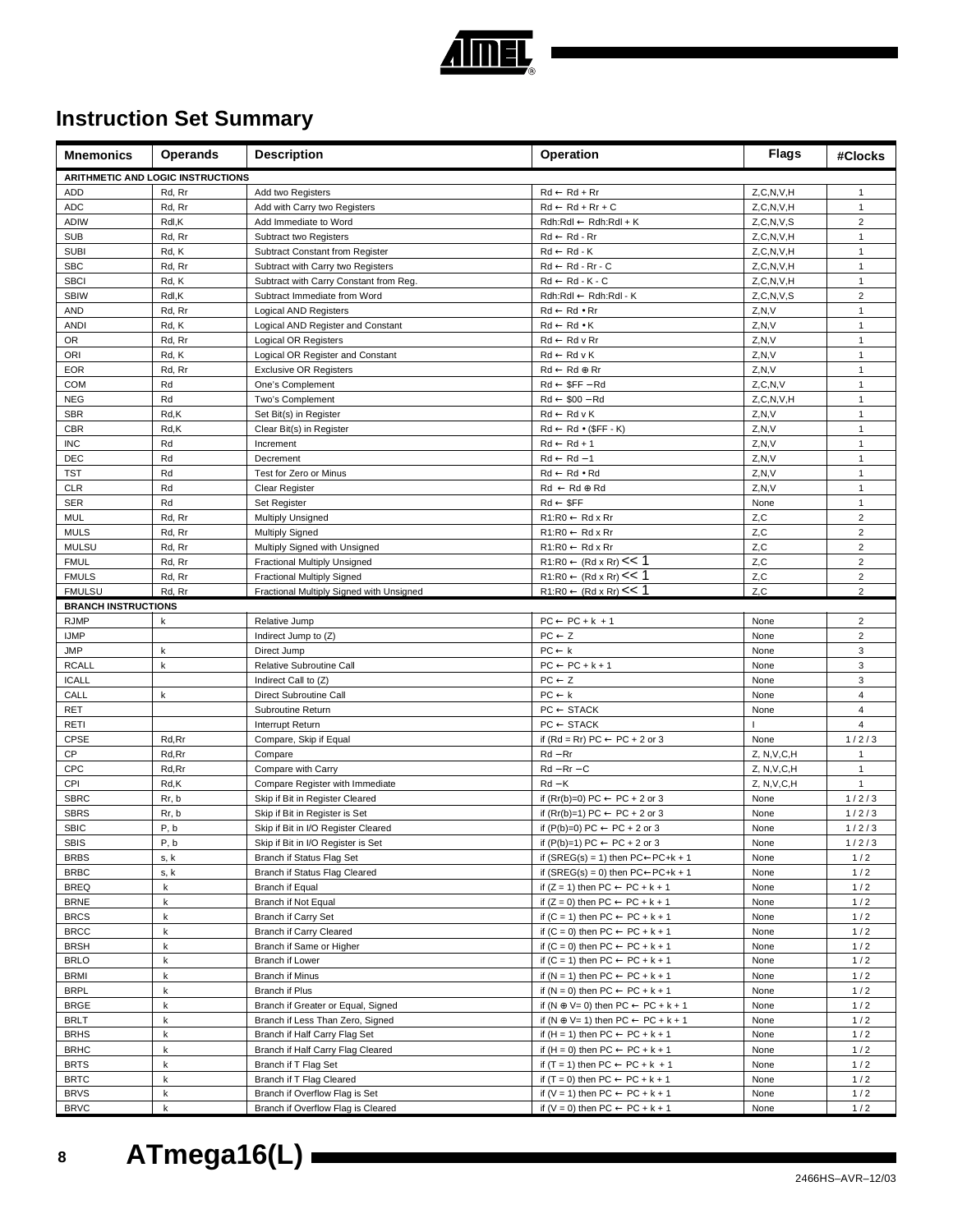| <b>Mnemonics</b>                  | <b>Operands</b>  | <b>Description</b>                                       | Operation                                                                                        | <b>Flags</b>               | #Clocks                                 |
|-----------------------------------|------------------|----------------------------------------------------------|--------------------------------------------------------------------------------------------------|----------------------------|-----------------------------------------|
| <b>BRIE</b>                       | k                | Branch if Interrupt Enabled                              | if ( $1 = 1$ ) then $PC \leftarrow PC + k + 1$                                                   | None                       | 1/2                                     |
| <b>BRID</b>                       | $\mathsf{k}$     | Branch if Interrupt Disabled                             | if ( $1 = 0$ ) then PC $\leftarrow$ PC + k + 1                                                   | None                       | 1/2                                     |
| <b>DATA TRANSFER INSTRUCTIONS</b> |                  |                                                          |                                                                                                  |                            |                                         |
| <b>MOV</b>                        | Rd, Rr           | Move Between Registers                                   | $Rd \leftarrow Rr$                                                                               | None                       | $\mathbf{1}$                            |
| <b>MOVW</b><br>LDI                | Rd, Rr           | Copy Register Word                                       | $Rd+1:Rd \leftarrow Rr+1:Rr$<br>$Rd \leftarrow K$                                                | None                       | $\mathbf{1}$<br>$\mathbf{1}$            |
| LD                                | Rd, K<br>Rd, X   | Load Immediate<br>Load Indirect                          | $Rd \leftarrow (X)$                                                                              | None<br>None               | $\overline{c}$                          |
| LD                                | $Rd, X+$         | Load Indirect and Post-Inc.                              | $Rd \leftarrow (X), X \leftarrow X + 1$                                                          | None                       | $\overline{2}$                          |
| LD                                | <b>Rd.</b> - X   | Load Indirect and Pre-Dec.                               | $X \leftarrow X - 1$ , Rd $\leftarrow (X)$                                                       | None                       | $\overline{2}$                          |
| LD                                | Rd, Y            | Load Indirect                                            | $Rd \leftarrow (Y)$                                                                              | None                       | $\overline{\mathbf{c}}$                 |
| LD                                | Rd, Y+           | Load Indirect and Post-Inc.                              | $Rd \leftarrow (Y), Y \leftarrow Y + 1$                                                          | None                       | $\overline{2}$                          |
| LD                                | <b>Rd, - Y</b>   | Load Indirect and Pre-Dec.                               | $Y \leftarrow Y - 1$ , Rd $\leftarrow (Y)$                                                       | None                       | $\boldsymbol{2}$                        |
| LDD                               | Rd, Y+q          | Load Indirect with Displacement                          | $Rd \leftarrow (Y + q)$                                                                          | None                       | $\boldsymbol{2}$                        |
| LD                                | Rd, Z            | Load Indirect                                            | $Rd \leftarrow (Z)$                                                                              | None                       | $\overline{2}$                          |
| LD                                | $Rd, Z+$         | Load Indirect and Post-Inc.                              | $Rd \leftarrow (Z), Z \leftarrow Z+1$                                                            | None                       | $\overline{2}$                          |
| LD<br>LDD                         | Rd, -Z           | Load Indirect and Pre-Dec.                               | $Z \leftarrow Z - 1$ , Rd $\leftarrow (Z)$                                                       | None                       | $\overline{2}$                          |
| <b>LDS</b>                        | Rd, Z+q<br>Rd, k | Load Indirect with Displacement<br>Load Direct from SRAM | $Rd \leftarrow (Z + q)$                                                                          | None<br>None               | $\boldsymbol{2}$<br>$\mathbf 2$         |
| ST                                | X, Rr            | Store Indirect                                           | $Rd \leftarrow (k)$<br>$(X) \leftarrow Rr$                                                       | None                       | $\overline{2}$                          |
| <b>ST</b>                         | X+, Rr           | Store Indirect and Post-Inc.                             | $(X) \leftarrow \mathsf{Rr}, X \leftarrow X + 1$                                                 | None                       | $\overline{2}$                          |
| <b>ST</b>                         | $-X, Rr$         | Store Indirect and Pre-Dec.                              | $X \leftarrow X - 1$ , $(X) \leftarrow Rr$                                                       | None                       | $\overline{2}$                          |
| <b>ST</b>                         | Y, Rr            | Store Indirect                                           | $(Y) \leftarrow Rr$                                                                              | None                       | $\overline{\mathbf{c}}$                 |
| ST                                | $Y + Rr$         | Store Indirect and Post-Inc.                             | $(Y) \leftarrow \mathsf{Rr}, Y \leftarrow Y + 1$                                                 | None                       | $\overline{2}$                          |
| <b>ST</b>                         | - Y, Rr          | Store Indirect and Pre-Dec.                              | $Y \leftarrow Y - 1$ , $(Y) \leftarrow Rr$                                                       | None                       | $\mathbf 2$                             |
| <b>STD</b>                        | Y+q,Rr           | Store Indirect with Displacement                         | $(Y + q) \leftarrow Rr$                                                                          | None                       | $\overline{2}$                          |
| <b>ST</b>                         | Z, Rr            | Store Indirect                                           | $(Z) \leftarrow Rr$                                                                              | None                       | $\overline{2}$                          |
| <b>ST</b>                         | $Z+$ , Rr        | Store Indirect and Post-Inc.                             | $(Z) \leftarrow \mathsf{Rr}, Z \leftarrow Z + 1$                                                 | None                       | $\overline{2}$                          |
| <b>ST</b>                         | $-Z$ , Rr        | Store Indirect and Pre-Dec.                              | $Z \leftarrow Z - 1, (Z) \leftarrow Rr$                                                          | None                       | $\overline{2}$                          |
| <b>STD</b>                        | $Z+q, Rr$        | Store Indirect with Displacement                         | $(Z + q) \leftarrow Rr$                                                                          | None                       | $\mathbf 2$                             |
| <b>STS</b><br>LPM                 | k, Rr            | Store Direct to SRAM<br>Load Program Memory              | $(k) \leftarrow Rr$                                                                              | None<br>None               | $\mathbf 2$<br>3                        |
| <b>LPM</b>                        | Rd, Z            | Load Program Memory                                      | $R0 \leftarrow (Z)$<br>$Rd \leftarrow (Z)$                                                       | None                       | 3                                       |
| <b>LPM</b>                        | Rd, Z+           | Load Program Memory and Post-Inc                         | $Rd \leftarrow (Z), Z \leftarrow Z+1$                                                            | None                       | 3                                       |
| SPM                               |                  | Store Program Memory                                     | $(Z) \leftarrow R1:R0$                                                                           | None                       | ÷,                                      |
| IN                                | Rd, P            | In Port                                                  | $Rd \leftarrow P$                                                                                | None                       | $\mathbf{1}$                            |
| OUT                               | P, Rr            | Out Port                                                 | $P \leftarrow Rr$                                                                                | None                       | $\mathbf{1}$                            |
| <b>PUSH</b>                       | Rr               | Push Register on Stack                                   | $STACK \leftarrow Rr$                                                                            | None                       | $\overline{2}$                          |
| POP                               | Rd               | Pop Register from Stack                                  | $Rd \leftarrow$ STACK                                                                            | None                       | $\overline{2}$                          |
| BIT AND BIT-TEST INSTRUCTIONS     |                  |                                                          |                                                                                                  |                            |                                         |
| <b>SBI</b>                        | P,b              | Set Bit in I/O Register                                  | $I/O(P,b) \leftarrow 1$                                                                          | None                       | $\overline{2}$                          |
| CBI<br>LSL                        | P,b<br>Rd        | Clear Bit in I/O Register<br>Logical Shift Left          | $I/O(P,b) \leftarrow 0$                                                                          | None<br>Z, C, N, V         | $\overline{\mathbf{c}}$<br>$\mathbf{1}$ |
| LSR                               | Rd               | Logical Shift Right                                      | $Rd(n+1) \leftarrow Rd(n), Rd(0) \leftarrow 0$<br>$Rd(n) \leftarrow Rd(n+1), Rd(7) \leftarrow 0$ | Z, C, N, V                 | $\mathbf{1}$                            |
| <b>ROL</b>                        | Rd               | Rotate Left Through Carry                                | $Rd(0) \leftarrow C, Rd(n+1) \leftarrow Rd(n), C \leftarrow Rd(7)$                               | Z, C, N, V                 | 1                                       |
| <b>ROR</b>                        | Rd               | Rotate Right Through Carry                               | $Rd(7) \leftarrow C, Rd(n) \leftarrow Rd(n+1), C \leftarrow Rd(0)$                               | Z, C, N, V                 | $\mathbf{1}$                            |
| ASR                               | Rd               | Arithmetic Shift Right                                   | $Rd(n) \leftarrow Rd(n+1), n=06$                                                                 | Z,C,N,V                    | 1                                       |
| SWAP                              | Rd               | Swap Nibbles                                             | $Rd(30) \leftarrow Rd(74), Rd(74) \leftarrow Rd(30)$                                             | None                       | $\mathbf{1}$                            |
| <b>BSET</b>                       | $\sf{s}$         | Flag Set                                                 | $SREG(s) \leftarrow 1$                                                                           | SREG(s)                    | $\mathbf{1}$                            |
| <b>BCLR</b>                       | $\mathbf{s}$     | Flag Clear                                               | $SREG(s) \leftarrow 0$                                                                           | SREG(s)                    | 1                                       |
| <b>BST</b>                        | Rr, b            | Bit Store from Register to T                             | $T \leftarrow Rr(b)$                                                                             | T                          | $\mathbf{1}$                            |
| <b>BLD</b>                        | Rd, b            | Bit load from T to Register                              | $Rd(b) \leftarrow T$                                                                             | None                       | $\mathbf{1}$                            |
| <b>SEC</b>                        |                  | Set Carry<br>Clear Carry                                 | $C \leftarrow 1$<br>$C \leftarrow 0$                                                             | $\mathbf C$<br>$\mathbf C$ | $\mathbf{1}$<br>$\mathbf{1}$            |
| CLC<br>SEN                        |                  | Set Negative Flag                                        | $N \leftarrow 1$                                                                                 | $\mathsf N$                | $\mathbf{1}$                            |
| <b>CLN</b>                        |                  | Clear Negative Flag                                      | $\mathsf{N} \leftarrow \mathsf{0}$                                                               | ${\sf N}$                  | $\mathbf{1}$                            |
| SEZ                               |                  | Set Zero Flag                                            | $Z \leftarrow 1$                                                                                 | $\mathsf Z$                | $\mathbf{1}$                            |
| CLZ                               |                  | Clear Zero Flag                                          | $Z \leftarrow 0$                                                                                 | $\mathsf Z$                | $\mathbf{1}$                            |
| SEI                               |                  | Global Interrupt Enable                                  | $I \leftarrow 1$                                                                                 | $\mathbf{I}$               | $\mathbf{1}$                            |
| <b>CLI</b>                        |                  | Global Interrupt Disable                                 | $I \leftarrow 0$                                                                                 | $\mathbf{I}$               | $\mathbf{1}$                            |
| <b>SES</b>                        |                  | Set Signed Test Flag                                     | $S \leftarrow 1$                                                                                 | $\mathbf S$                | $\mathbf{1}$                            |
| <b>CLS</b>                        |                  | Clear Signed Test Flag                                   | $\texttt{S} \gets \texttt{0}$                                                                    | $\mathbf S$                | $\mathbf{1}$                            |
| SEV                               |                  | Set Twos Complement Overflow.                            | $V \leftarrow 1$                                                                                 | $\lor$                     | $\mathbf{1}$                            |
| <b>CLV</b>                        |                  | Clear Twos Complement Overflow                           | $V \leftarrow 0$                                                                                 | $\vee$                     | 1                                       |
| <b>SET</b>                        |                  | Set T in SREG<br>Clear T in SREG                         | $T \leftarrow 1$                                                                                 | T<br>T                     | $\mathbf{1}$                            |
| <b>CLT</b><br><b>SEH</b>          |                  | Set Half Carry Flag in SREG                              | $0 \rightarrow T$<br>$H \leftarrow 1$                                                            | Н                          | 1<br>$\mathbf{1}$                       |

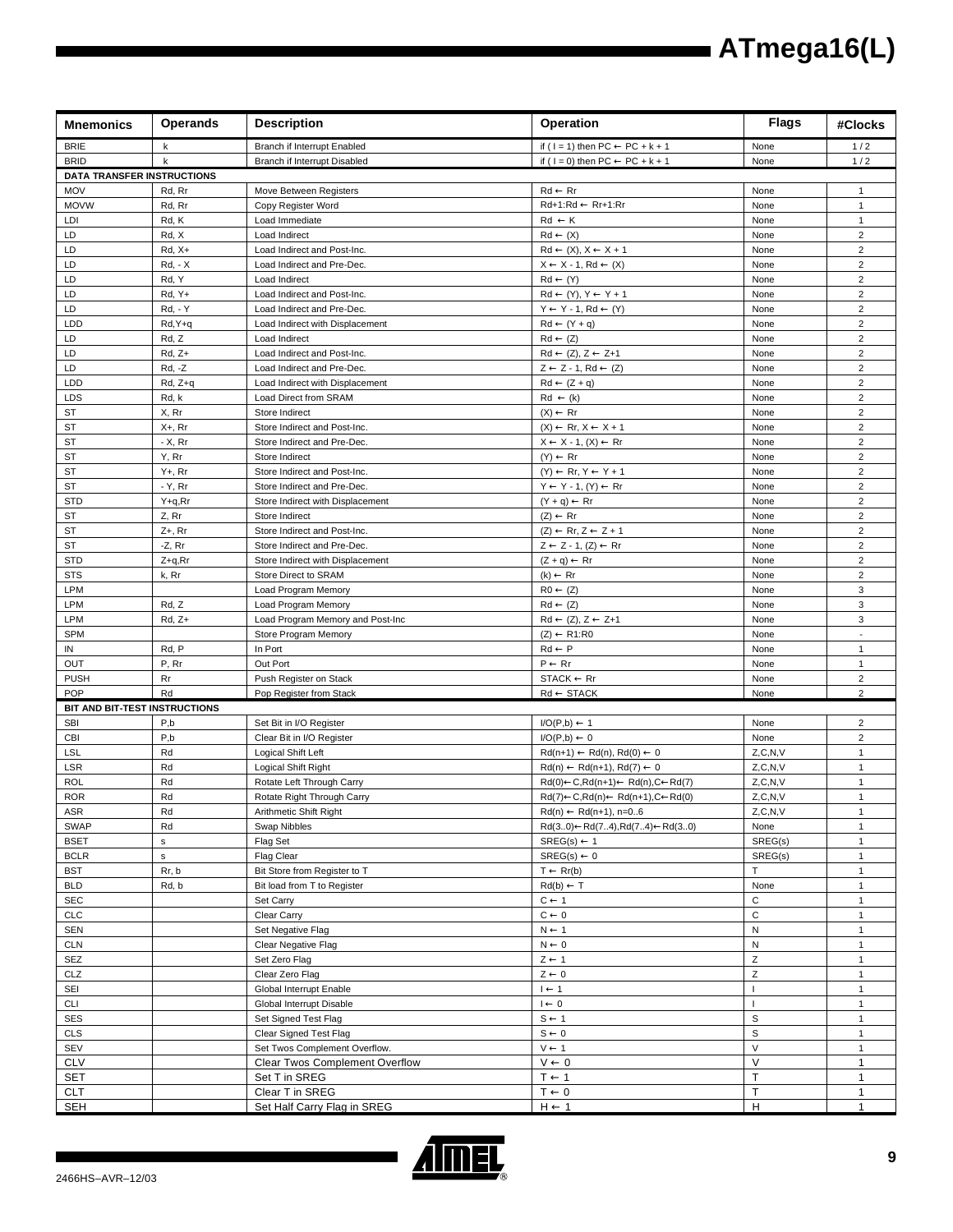

| <b>Mnemonics</b>         | <b>Operands</b> | <b>Description</b>            | <b>Operation</b>                         | <b>Flags</b> | #Clocks |
|--------------------------|-----------------|-------------------------------|------------------------------------------|--------------|---------|
| <b>CLH</b>               |                 | Clear Half Carry Flag in SREG | $H \leftarrow 0$                         |              |         |
| MCU CONTROL INSTRUCTIONS |                 |                               |                                          |              |         |
| <b>NOP</b>               |                 | No Operation                  |                                          | None         |         |
| <b>SLEEP</b>             |                 | Sleep                         | (see specific descr. for Sleep function) | None         |         |
| <b>WDR</b>               |                 | Watchdog Reset                | (see specific descr. for WDR/timer)      | None         |         |
| <b>BREAK</b>             |                 | <b>Break</b>                  | For On-Chip Debug Only                   | None         | N/A     |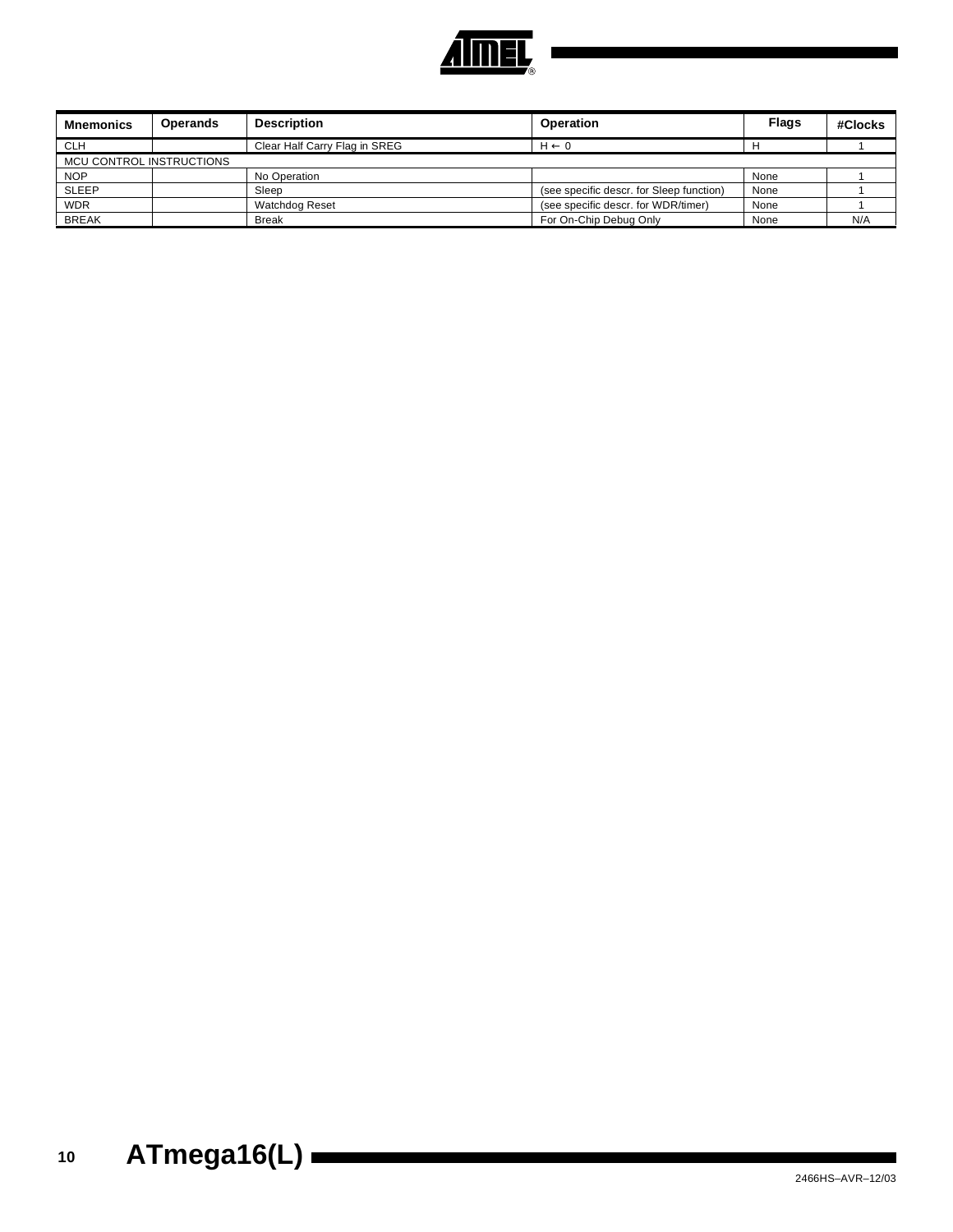## <span id="page-10-0"></span>**Ordering Information**

| Speed (MHz) | <b>Power Supply</b> | <b>Ordering Code</b>                            | Package             | <b>Operation Range</b>                                  |
|-------------|---------------------|-------------------------------------------------|---------------------|---------------------------------------------------------|
| 8           | $2.7 - 5.5V$        | ATmega16L-8AC<br>ATmega16L-8PC<br>ATmega16L-8MC | 44A<br>40P6<br>44M1 | Commercial<br>$(0^{\circ}C$ to $70^{\circ}C)$           |
|             |                     | ATmega16L-8AI<br>ATmega16L-8PI<br>ATmega16L-8MI | 44A<br>40P6<br>44M1 | Industrial<br>$(-40^{\circ}C \text{ to } 85^{\circ}C)$  |
| 16          | $4.5 - 5.5V$        | ATmega16-16AC<br>ATmega16-16PC<br>ATmega16-16MC | 44A<br>40P6<br>44M1 | Commercial<br>$(0^{\circ}C \text{ to } 70^{\circ}C)$    |
|             |                     | ATmega16-16AI<br>ATmega16-16PI<br>ATmega16-16MI | 44A<br>40P6<br>44M1 | Industrial<br>(-40 <sup>o</sup> C to 85 <sup>o</sup> C) |

| <b>Package Type</b> |                                                                                 |  |  |  |
|---------------------|---------------------------------------------------------------------------------|--|--|--|
| 44A                 | 44-lead, Thin (1.0 mm) Plastic Gull Wing Quad Flat Package (TQFP)               |  |  |  |
| 40P6                | 40-pin, 0.600" Wide, Plastic Dual Inline Package (PDIP)                         |  |  |  |
| 44M1                | 44-pad, 7 x 7 x 1.0 mm body, lead pitch 0.50 mm, Micro Lead Frame Package (MLF) |  |  |  |

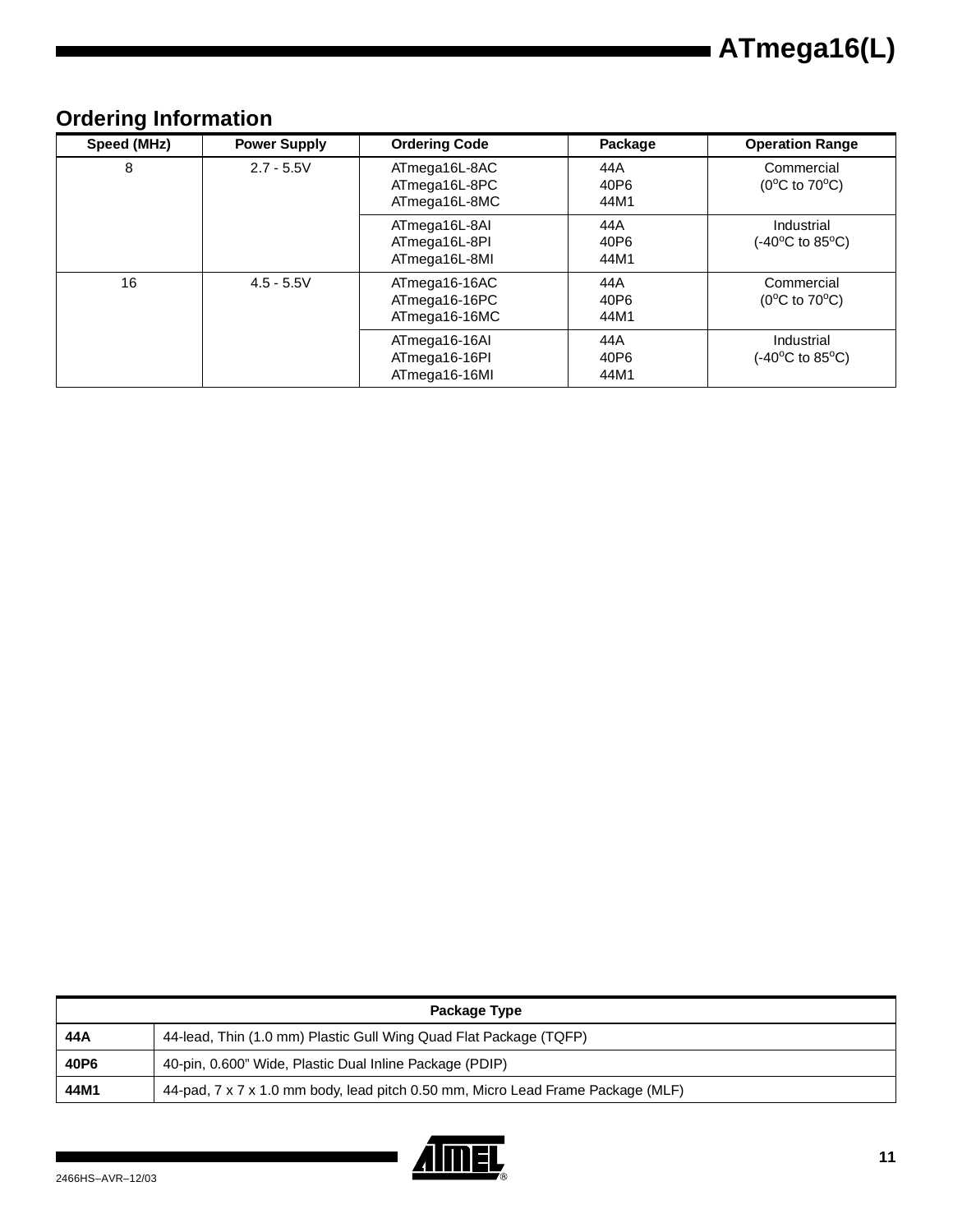

### <span id="page-11-0"></span>**Packaging Information**

**44A**

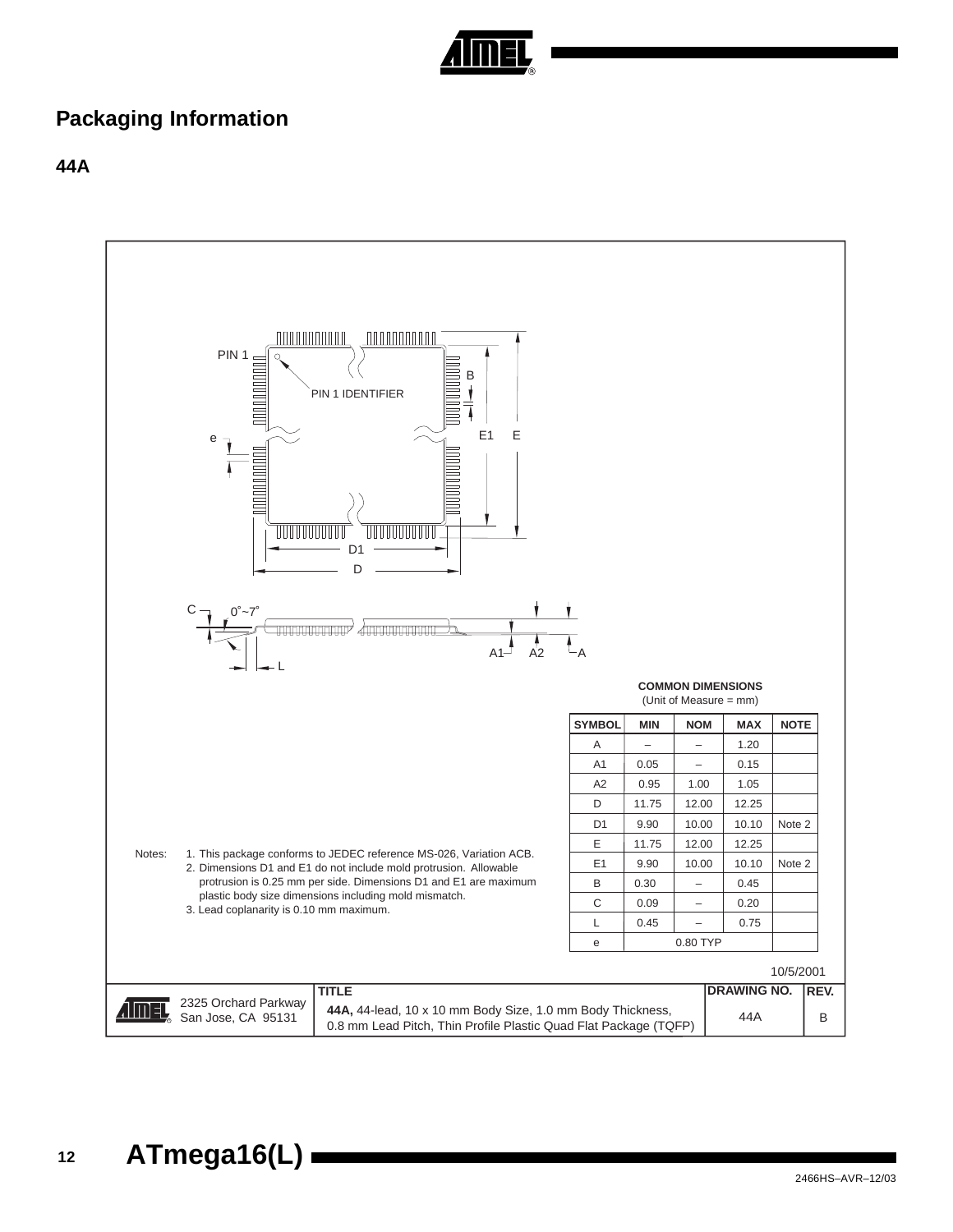

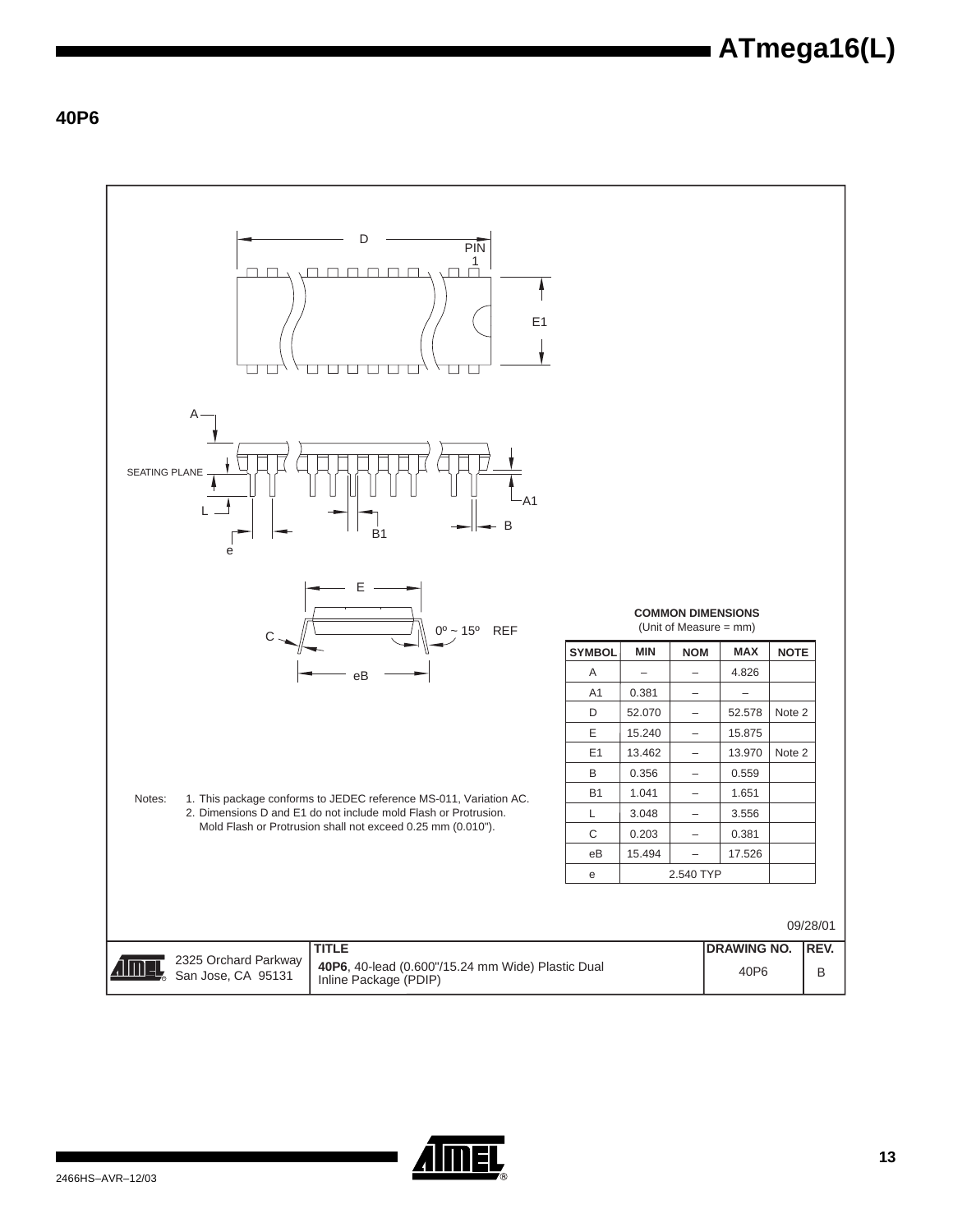

### **44M1**

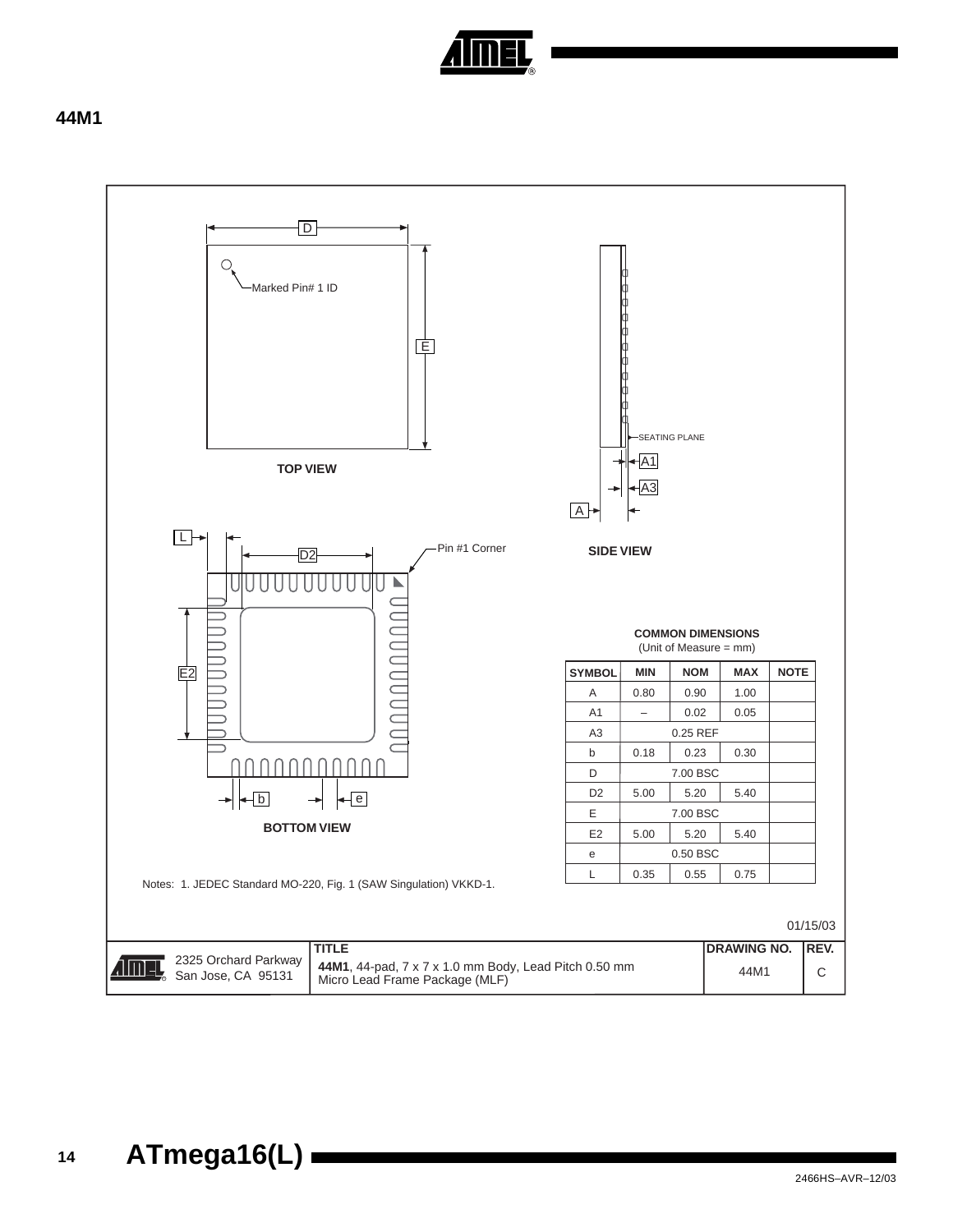<span id="page-14-0"></span>

| <b>Errata</b>      | The revision letter in this section refers to the revision of the ATmega16 device.                                                                                                                                                                                                                                                                                                                                                                                                                                                                                                                                                                                                                                                                                                                                                                                                |  |  |  |  |
|--------------------|-----------------------------------------------------------------------------------------------------------------------------------------------------------------------------------------------------------------------------------------------------------------------------------------------------------------------------------------------------------------------------------------------------------------------------------------------------------------------------------------------------------------------------------------------------------------------------------------------------------------------------------------------------------------------------------------------------------------------------------------------------------------------------------------------------------------------------------------------------------------------------------|--|--|--|--|
| ATmega16(L) Rev. I | • IDCODE masks data from TDI input                                                                                                                                                                                                                                                                                                                                                                                                                                                                                                                                                                                                                                                                                                                                                                                                                                                |  |  |  |  |
|                    | <b>IDCODE</b> masks data from TDI input<br>1.<br>The JTAG instruction IDCODE is not working correctly. Data to succeeding devices<br>are replaced by all-ones during Update-DR.<br><b>Problem Fix / Workaround</b><br>If AT mega16 is the only device in the scan chain, the problem is not visible.<br>Select the Device ID Register of the ATmega16 by issuing the IDCODE<br>instruction or by entering the Test-Logic-Reset state of the TAP controller to<br>read out the contents of its Device ID Register and possibly data from<br>succeeding devices of the scan chain. Issue the BYPASS instruction to the<br>ATmega16 while reading the Device ID Registers of preceding devices of the<br>boundary scan chain.<br>If the Device IDs of all devices in the boundary scan chain must be captured<br>simultaneously, the ATmega16 must be the fist device in the chain.  |  |  |  |  |
| ATmega16(L) Rev. H | • IDCODE masks data from TDI input                                                                                                                                                                                                                                                                                                                                                                                                                                                                                                                                                                                                                                                                                                                                                                                                                                                |  |  |  |  |
|                    | <b>IDCODE</b> masks data from TDI input<br>1.<br>The JTAG instruction IDCODE is not working correctly. Data to succeeding devices<br>are replaced by all-ones during Update-DR.<br><b>Problem Fix / Workaround</b><br>If AT mega 16 is the only device in the scan chain, the problem is not visible.<br>Select the Device ID Register of the ATmega16 by issuing the IDCODE<br>instruction or by entering the Test-Logic-Reset state of the TAP controller to<br>read out the contents of its Device ID Register and possibly data from<br>succeeding devices of the scan chain. Issue the BYPASS instruction to the<br>ATmega16 while reading the Device ID Registers of preceding devices of the<br>boundary scan chain.<br>If the Device IDs of all devices in the boundary scan chain must be captured<br>simultaneously, the ATmega16 must be the fist device in the chain. |  |  |  |  |
| ATmega16(L) Rev. G | • IDCODE masks data from TDI input                                                                                                                                                                                                                                                                                                                                                                                                                                                                                                                                                                                                                                                                                                                                                                                                                                                |  |  |  |  |
|                    | <b>IDCODE</b> masks data from TDI input<br>1.<br>The JTAG instruction IDCODE is not working correctly. Data to succeeding devices<br>are replaced by all-ones during Update-DR.<br><b>Problem Fix / Workaround</b><br>If AT mega16 is the only device in the scan chain, the problem is not visible.<br>Select the Device ID Register of the ATmega16 by issuing the IDCODE<br>instruction or by entering the Test-Logic-Reset state of the TAP controller to<br>read out the contents of its Device ID Register and possibly data from<br>succeeding devices of the scan chain. Issue the BYPASS instruction to the                                                                                                                                                                                                                                                              |  |  |  |  |



boundary scan chain.

ATmega16 while reading the Device ID Registers of preceding devices of the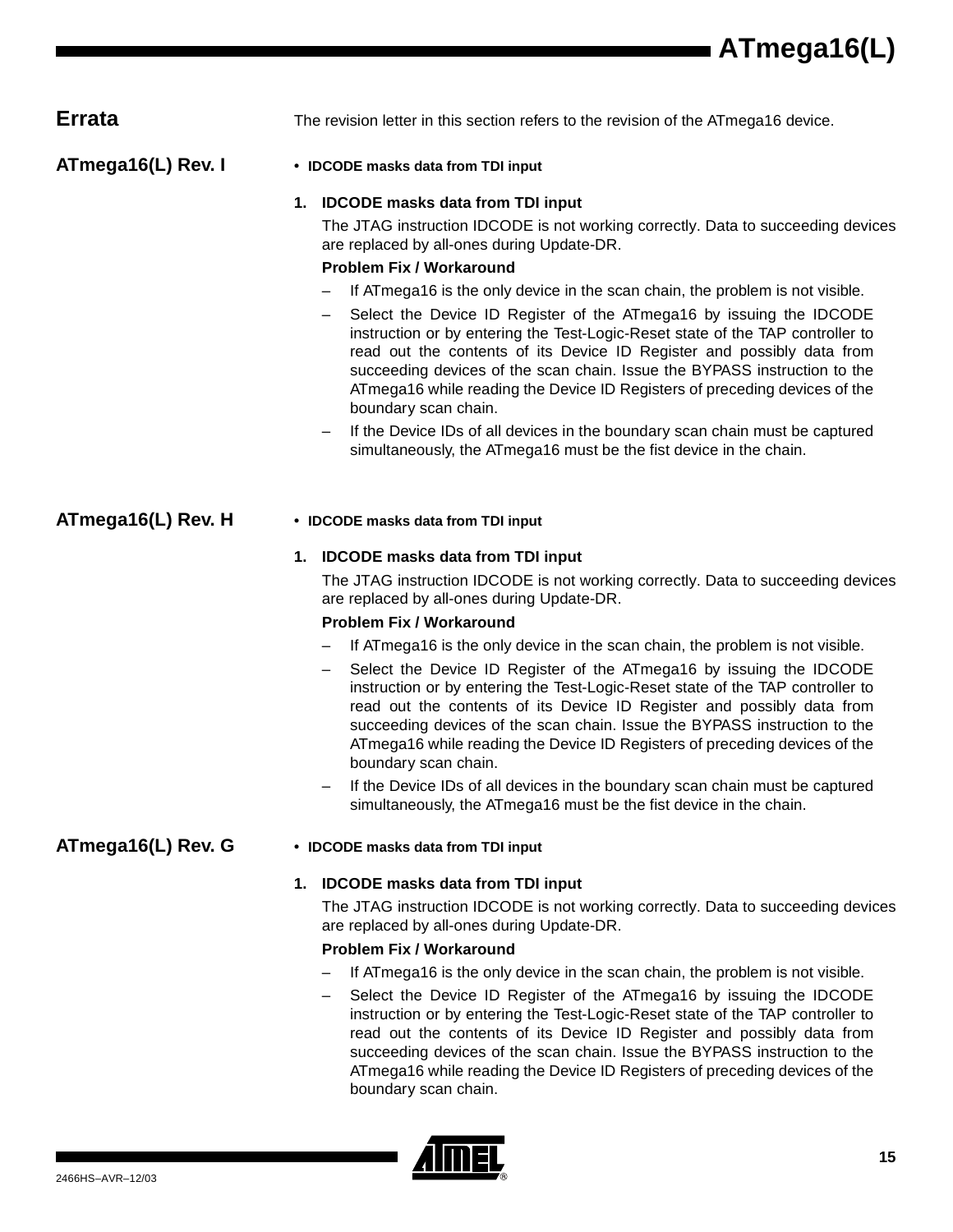

– If the Device IDs of all devices in the boundary scan chain must be captured simultaneously, the ATmega16 must be the fist device in the chain.

# **<sup>16</sup> ATmega16(L)**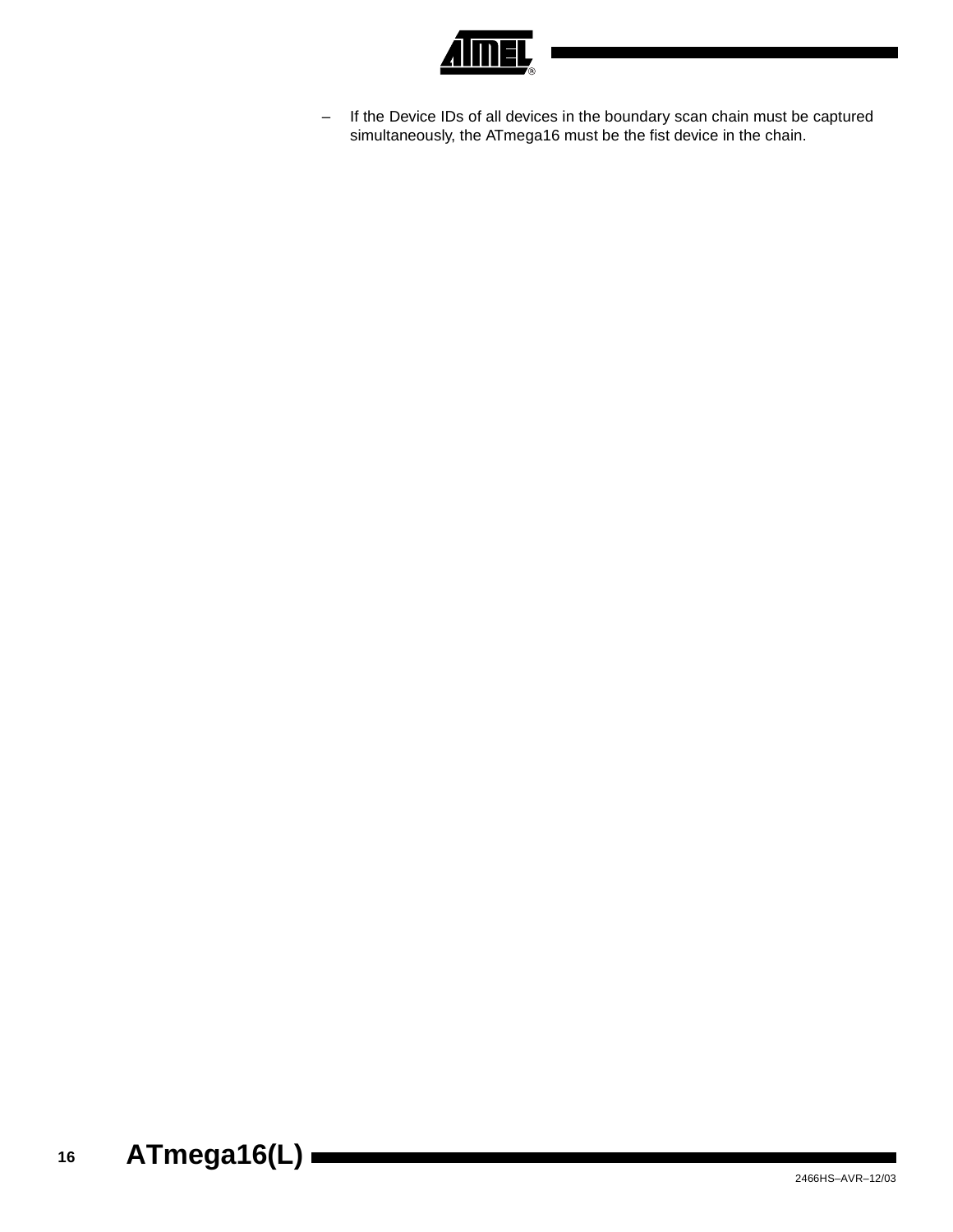### **Datasheet Change Log for ATmega16**

**Changes from Rev. 2466G-10/03 to Rev. 2466H-12/03**

**Changes from Rev. 2466F-02/03 to Rev. 2466G-10/03**

This section contains a log on the changes made to the datasheet for ATmega16.

All page numbers refer to this document.

**1. Updated "Calibrated Internal RC Oscillator" on page 27.**

All page numbers refer to this document.

- **1. Removed "Preliminary" from the datasheet.**
- **2. Changed ICP to ICP1 in the datasheet.**
- **3. Updated "JTAG Interface and On-chip Debug System" on page 34.**
- **4. Updated assembly and C code examples in "Watchdog Timer Control Register – WDTCR" on page 41.**
- **5. Updated Figure 46 on page 101.**
- **6. Updated Table 15 on page 36, Table 82 on page 215 and Table 115 on page 274.**
- **7. Updated "Test Access Port TAP" on page 220 regarding JTAGEN.**
- **8. Updated description for the JTD bit on page 229.**
- **9. Added note 2 to Figure 126 on page 251.**
- **10. Added a note regarding JTAGEN fuse to Table 105 on page 259.**
- **11. Updated Absolute Maximum Ratings\* and DC Characteristics in "Electrical Characteristics" on page 289.**
- **12. Updated "ATmega16 Typical Characteristics" on page 297.**
- **13. Fixed typo for 16 MHz MLF package in ["Ordering Information" on page 11.](#page-10-0)**
- **14. Added a proposal for solving problems regarding the JTAG instruction IDCODE in ["Errata" on page 15](#page-14-0).**

**Changes from Rev. 2466E-10/02 to Rev. 2466F-02/03**

- All page numbers refer to this document.
- **1. Added note about masking out unused bits when reading the Program Counter in "Stack Pointer" on page 10.**
- **2. Added Chip Erase as a first step in "Programming the Flash" on page 286 and "Programming the EEPROM" on page 287.**
- **3. Added the section "Unconnected pins" on page 53.**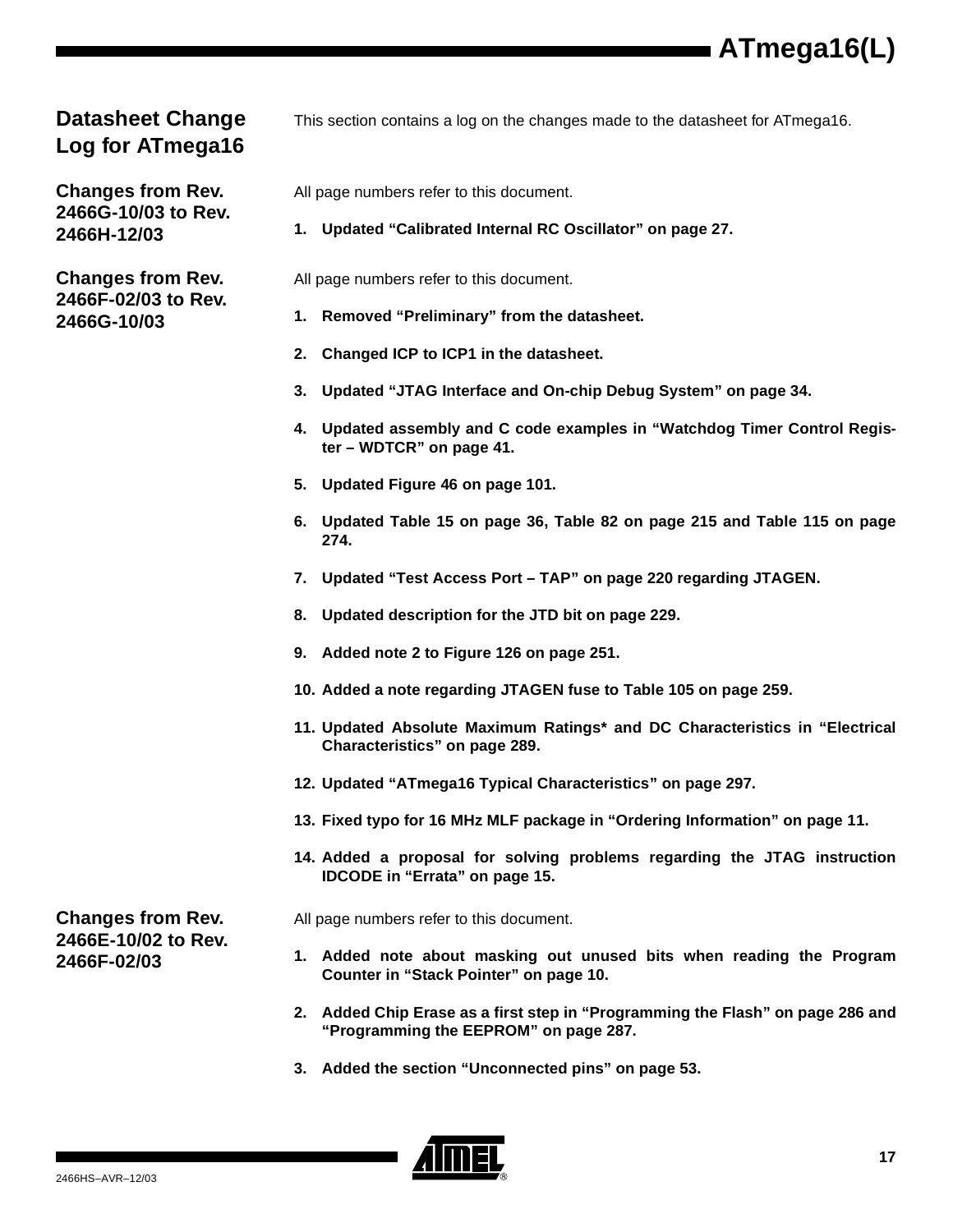

- **4. Added tips on how to disable the OCD system in "On-chip Debug System" on page 34.**
- **5. Removed reference to the "Multi-purpose Oscillator" application note and "32 kHz Crystal Oscillator" application note, which do not exist.**
- **6. Added information about PWM symmetry for Timer0 and Timer2.**
- **7. Added note in "Filling the Temporary Buffer (Page Loading)" on page 252 about writing to the EEPROM during an SPM Page Load.**
- **8. Removed ADHSM completely.**
- **9. Added Table 73, "TWI Bit Rate Prescaler," on page 180 to describe the TWPS bits in the "TWI Status Register – TWSR" on page 179.**
- **10. Added section "Default Clock Source" on page 23.**
- **11. Added note about frequency variation when using an external clock. Note added in "External Clock" on page 29. An extra row and a note added in Table 118 on page 291.**
- **12. Various minor TWI corrections.**
- **13. Added "Power Consumption" data in ["Features" on page 1.](#page-0-0)**
- **14. Added section "EEPROM Write During Power-down Sleep Mode" on page 20.**
- **15. Added note about Differential Mode with Auto Triggering in "Prescaling and Conversion Timing" on page 205.**
- **16. Added updated ["Packaging Information" on page 12](#page-11-0).**

All page numbers refer to this document.

**1. Updated "DC Characteristics" on page 289.**

All page numbers refer to this document.

- **1. Changed all Flash write/erase cycles from 1,000 to 10,000.**
- **2. Updated the following tables: Table 4 on page 24, Table 15 on page 36, Table 42 on page 83, Table 45 on page 110, Table 46 on page 110, Table 59 on page 141, Table 67 on page 165, Table 90 on page 233, Table 102 on page 257, "DC Characteristics" on page 289, Table 119 on page 291, Table 121 on page 293, and Table 122 on page 295.**
- **3. Updated ["Errata" on page 15.](#page-14-0)**

All page numbers refer to this document.

**Changes from Rev. 2466B-09/01 to Rev. 2466C-03/02**

**1. Updated typical EEPROM programming time, Table 1 on page 18.**

**<sup>18</sup> ATmega16(L)**

**Changes from Rev. 2466D-09/02 to Rev. 2466E-10/02**

**Changes from Rev. 2466C-03/02 to Rev. 2466D-09/02**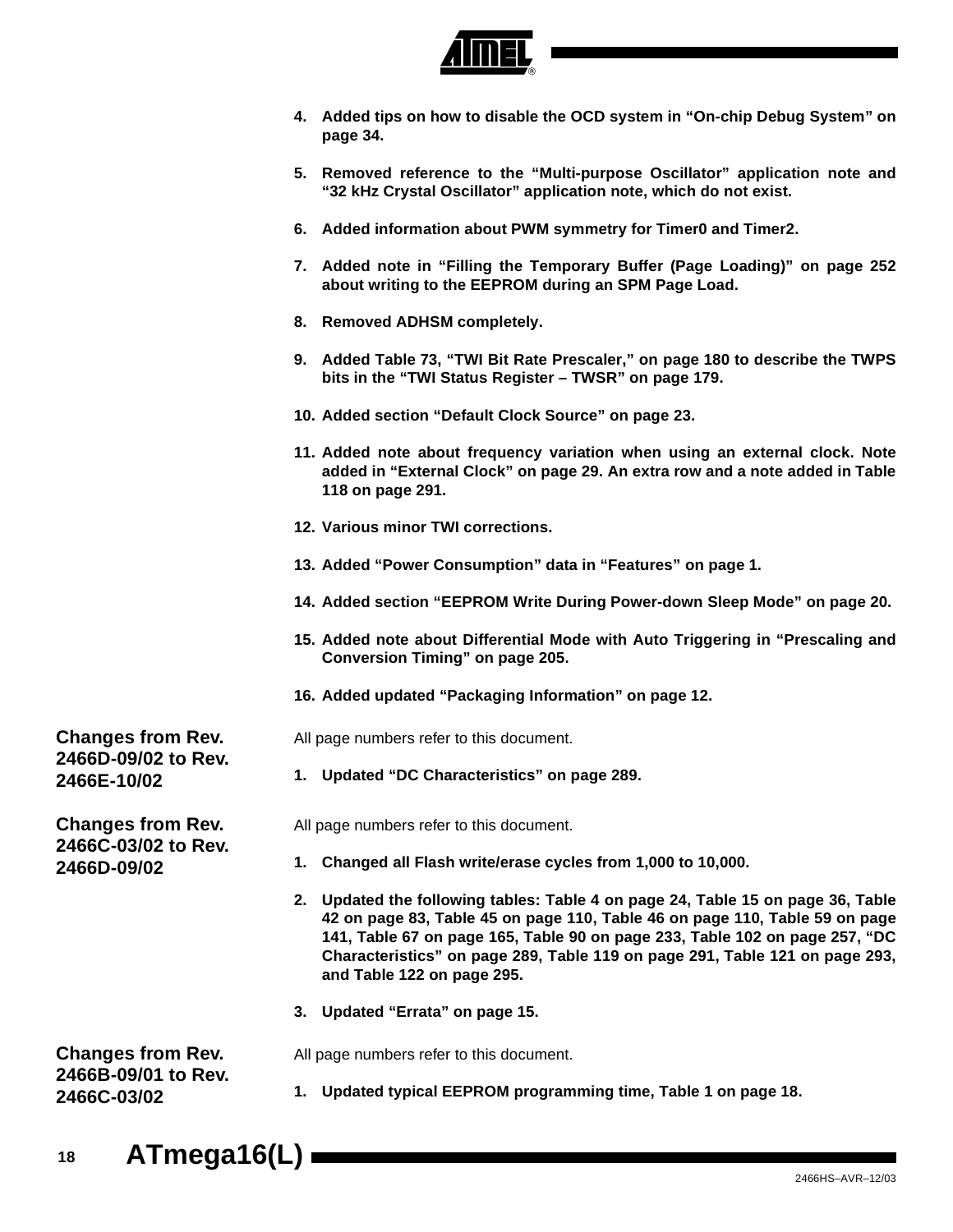#### **2. Updated typical start-up time in the following tables:**

Table 3 on page 23, Table 5 on page 25, Table 6 on page 26, Table 8 on page 27, Table 9 on page 27, and Table 10 on page 28.

**3. Updated Table 17 on page 41 with typical WDT Time-out.**

#### **4. Added Some Preliminary Test Limits and Characterization Data.**

Removed some of the TBD's in the following tables and pages:

Table 15 on page 36, Table 16 on page 40, Table 116 on page 272 (table removed in document review #D), "Electrical Characteristics" on page 289, Table 119 on page 291, Table 121 on page 293, and Table 122 on page 295.

#### **5. Updated TWI Chapter.**

Added the note at the end of the "Bit Rate Generator Unit" on page 176.

- **6. Corrected description of ADSC bit in "ADC Control and Status Register A – ADCSRA" on page 217.**
- **7. Improved description on how to do a polarity check of the ADC doff results in "ADC Conversion Result" on page 214.**
- **8. Added JTAG version number for rev. H in Table 87 on page 227.**
- **9. Added not regarding OCDEN Fuse below Table 105 on page 259.**

#### **10. Updated Programming Figures:**

Figure 127 on page 261 and Figure 136 on page 272 are updated to also reflect that AVCC must be connected during Programming mode. Figure 131 on page 268 added to illustrate how to program the fuses.

- **11. Added a note regarding usage of the "PROG\_PAGELOAD (\$6)" on page 278 and "PROG\_PAGEREAD (\$7)" on page 278.**
- **12. Removed alternative algortihm for leaving JTAG Programming mode.**  See "Leaving Programming Mode" on page 286.

**13. Added Calibrated RC Oscillator characterization curves in section "ATmega16 Typical Characteristics" on page 297.**

- **14. Corrected ordering code for MLF package (16MHz) in ["Ordering Information"](#page-10-0) [on page 11](#page-10-0).**
- **15. Corrected Table 90, "Scan Signals for the Oscillators(1)(2)(3)," on page 233.**